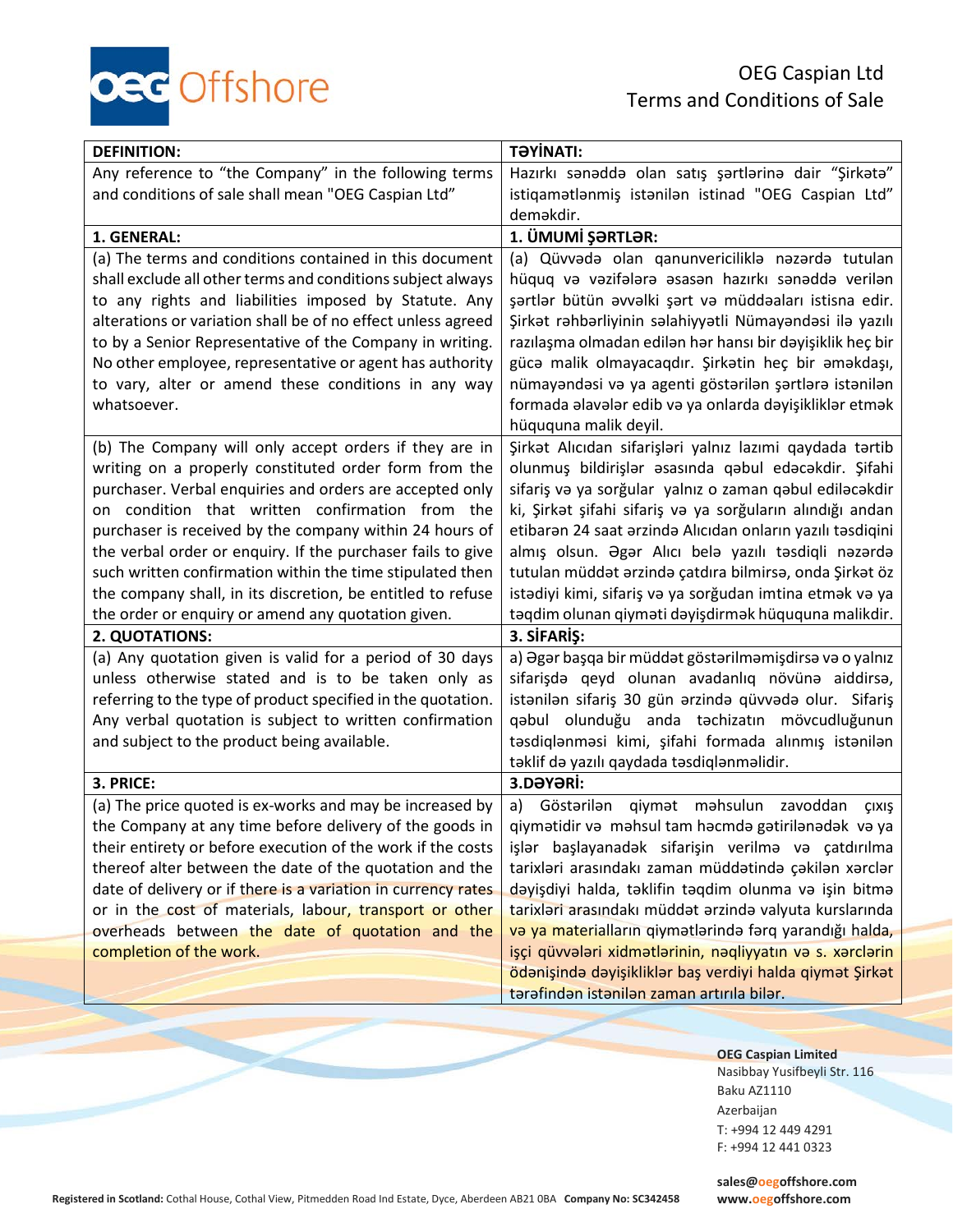OEG Caspian Ltd Terms and Conditions of Sale

| <b>OEC</b> Offshore |  |
|---------------------|--|
|---------------------|--|

| The purchaser will normally be advised in writing of any                                                                                                                                                                                                                                                                                                                                                                                                                                                                                                                                                                                                                                                                       | Alıcı qiymətdə ediləcək belə dəyişikliklər haqqında yazılı                                                                                                                                                                                                                                                                                                                                                                                                                                                                                                                                                                                                                                                                                                                                                                                                                     |
|--------------------------------------------------------------------------------------------------------------------------------------------------------------------------------------------------------------------------------------------------------------------------------------------------------------------------------------------------------------------------------------------------------------------------------------------------------------------------------------------------------------------------------------------------------------------------------------------------------------------------------------------------------------------------------------------------------------------------------|--------------------------------------------------------------------------------------------------------------------------------------------------------------------------------------------------------------------------------------------------------------------------------------------------------------------------------------------------------------------------------------------------------------------------------------------------------------------------------------------------------------------------------------------------------------------------------------------------------------------------------------------------------------------------------------------------------------------------------------------------------------------------------------------------------------------------------------------------------------------------------|
| such increase in price.                                                                                                                                                                                                                                                                                                                                                                                                                                                                                                                                                                                                                                                                                                        | şəkildə məlumatlandırılmalıdır.                                                                                                                                                                                                                                                                                                                                                                                                                                                                                                                                                                                                                                                                                                                                                                                                                                                |
| 4. PAYMENT:                                                                                                                                                                                                                                                                                                                                                                                                                                                                                                                                                                                                                                                                                                                    | 4. ÖDƏNİŞ:                                                                                                                                                                                                                                                                                                                                                                                                                                                                                                                                                                                                                                                                                                                                                                                                                                                                     |
| (a) Payments for all materials, goods and services shall<br>become due within 30 days of the date of the invoice or<br>as previously agreed in writing with the Company. In the<br>event of payment not being made by the due date then<br>the Company shall have the right (to be exercised solely at<br>its discretion) to make a surcharge in respect of allowing<br>credit to the purchaser between the date of delivery and<br>the date of payment at the rate of 2 percentage points                                                                                                                                                                                                                                     | (a) Bütün material, məhsul və xidmətlər üçün ödəmələr<br>hesab-fakturanın təqdim olunduğu tarixdən etibarən 30<br>gün arzinda va ya Şirkatla daha avval yazılı şakilda<br>razılaşdırılmış müddət ərzində aparılmalıdır. Ödəniş<br>vaxtında aparılmadıqda (yalnız öz istədiyi zaman) Şirkət,<br>Alıcıya məhsulun çatdırılması və borcun ödənməsi<br>tarixləri arasındakı dövr üçün ödənməyən məbləğin<br>üzərinə, LIBOR (LondonInterbankOfferedRate) ilə təyin                                                                                                                                                                                                                                                                                                                                                                                                                  |
| above LIBOR.                                                                                                                                                                                                                                                                                                                                                                                                                                                                                                                                                                                                                                                                                                                   | olunan minimal dəyərdən yüksək, ödəniləcək məbləğin                                                                                                                                                                                                                                                                                                                                                                                                                                                                                                                                                                                                                                                                                                                                                                                                                            |
| (b) The Company shall retain full legal and beneficial<br>ownership in all goods supplied until payment is made in<br>full in respect of all monies that are due to the Company<br>whether in respect of these goods or any other goods at<br>which point the ownership will pass to the purchaser. If<br>payment is overdue in whole or in part, the Company may<br>(without prejudice to any of its other rights) recover or<br>resell the goods and may enter upon the Buyer's premises<br>or upon any premises at which the goods are situated for<br>that purpose. Notwithstanding the foregoing the risk in<br>the goods delivered to the Purchaser shall pass to the<br>Purchaser at the moment of delivery/collection. | 2%-i qədər cərimə əlavə etmək hüququna malikdir.<br>(b) Şirkət çatdırdığı bütün mallara görə ödəniş olaraq<br>alacağı pul vəsaitini tam həcmdə əldə etdiyi ana qədər<br>bu mallar üzərində tam mülkiyyət hüququnu özündə<br>saxlayır, yalnız tam ödəmə aparıldıqdan sonra qeyd<br>olunan malların mülkiyyət hüququ Alıcıya ötürülür.<br>Əgər ödəmənin aparılması tam həcmdə və ya qismən<br>Şirkət<br>bu<br>mallar<br>gecikdirilmişdirsə,<br>üzərindəki<br>hüquqlarını bərpa edə (özünün başqa hüquqlarına xələl<br>gətirmədən) və ya həmin malları yenidən sata, həmçinin<br>Alıcı, bu məqsədləri icra etmək üçün lazım olan malların<br>saxlandığı istənilən binasının ərazisinə giriş hüququ əldə<br>edə bilər. Yuxarıda göstərilənlərdən asılı olmayaraq<br>catdırılan<br>mallara<br>görə<br>risk,<br>onların<br>çatdırıldığı/çıxarıldığı andan etibarən Alıcıya ötürülür. |
| (c) The purchaser shall be liable to the Company for<br>reasonable charges for storage of the goods beyond the                                                                                                                                                                                                                                                                                                                                                                                                                                                                                                                                                                                                                 | Alıcı<br>çatdırılma<br>anından<br>malların<br>(c)<br>sonra<br>saxlanılmasına görə müvafiq ödəniş üçün Şirkət                                                                                                                                                                                                                                                                                                                                                                                                                                                                                                                                                                                                                                                                                                                                                                   |
| delivery date.                                                                                                                                                                                                                                                                                                                                                                                                                                                                                                                                                                                                                                                                                                                 | qarşısında məsuliyyət daşıyır.                                                                                                                                                                                                                                                                                                                                                                                                                                                                                                                                                                                                                                                                                                                                                                                                                                                 |
| (e) If the purchaser, not having made payment in full for                                                                                                                                                                                                                                                                                                                                                                                                                                                                                                                                                                                                                                                                      | (e) Əgər Alıcı, ona çatdırılan malların tam dəyərini                                                                                                                                                                                                                                                                                                                                                                                                                                                                                                                                                                                                                                                                                                                                                                                                                           |
| the goods, mixes them with other goods or integrates<br>them in the manufacture of other products, the                                                                                                                                                                                                                                                                                                                                                                                                                                                                                                                                                                                                                         | ödəməyib, onları başqa mallarla birləşdirir və ya başqa<br>məhsulların istehsalında onları birləşdirirsə, buna uyğun                                                                                                                                                                                                                                                                                                                                                                                                                                                                                                                                                                                                                                                                                                                                                           |
| ownership of the other goods or products shall thereupon                                                                                                                                                                                                                                                                                                                                                                                                                                                                                                                                                                                                                                                                       | olaraq belə mal və ya məhsullar üzərində mülkiyyət                                                                                                                                                                                                                                                                                                                                                                                                                                                                                                                                                                                                                                                                                                                                                                                                                             |
| vest in the Company as security for such payment and                                                                                                                                                                                                                                                                                                                                                                                                                                                                                                                                                                                                                                                                           | hüququ ödənişin təminatı kimi şirkətə keçir və müvafiq                                                                                                                                                                                                                                                                                                                                                                                                                                                                                                                                                                                                                                                                                                                                                                                                                         |
| accordingly sub-clause (b) shall as far as appropriate apply                                                                                                                                                                                                                                                                                                                                                                                                                                                                                                                                                                                                                                                                   | olaraq, tələb olunan hallarda (b) bəndi belə mal və ya                                                                                                                                                                                                                                                                                                                                                                                                                                                                                                                                                                                                                                                                                                                                                                                                                         |
| to such other goods or products.                                                                                                                                                                                                                                                                                                                                                                                                                                                                                                                                                                                                                                                                                               | mahsullara tatbiq edilir.                                                                                                                                                                                                                                                                                                                                                                                                                                                                                                                                                                                                                                                                                                                                                                                                                                                      |
| (f) Until such payment in full the purchaser shall clearly                                                                                                                                                                                                                                                                                                                                                                                                                                                                                                                                                                                                                                                                     | (f) Alıcı aydın şəkildə dərk etməlidir ki, tam ödəmə                                                                                                                                                                                                                                                                                                                                                                                                                                                                                                                                                                                                                                                                                                                                                                                                                           |
| identify the goods or any other goods or products                                                                                                                                                                                                                                                                                                                                                                                                                                                                                                                                                                                                                                                                              | aparıldığı ana qədər bu mal və məhsulların hamsı                                                                                                                                                                                                                                                                                                                                                                                                                                                                                                                                                                                                                                                                                                                                                                                                                               |
| belonging to the Company as being the property of the<br>Company.                                                                                                                                                                                                                                                                                                                                                                                                                                                                                                                                                                                                                                                              | Sirkata maxsus olub onun mülkiyyatidir.                                                                                                                                                                                                                                                                                                                                                                                                                                                                                                                                                                                                                                                                                                                                                                                                                                        |
|                                                                                                                                                                                                                                                                                                                                                                                                                                                                                                                                                                                                                                                                                                                                |                                                                                                                                                                                                                                                                                                                                                                                                                                                                                                                                                                                                                                                                                                                                                                                                                                                                                |

**OEG Caspian Limited** Nasibbay Yusifbeyli Str. 116 Baku AZ1110 Azerbaijan T: +994 12 449 4291 F: +994 12 441 0323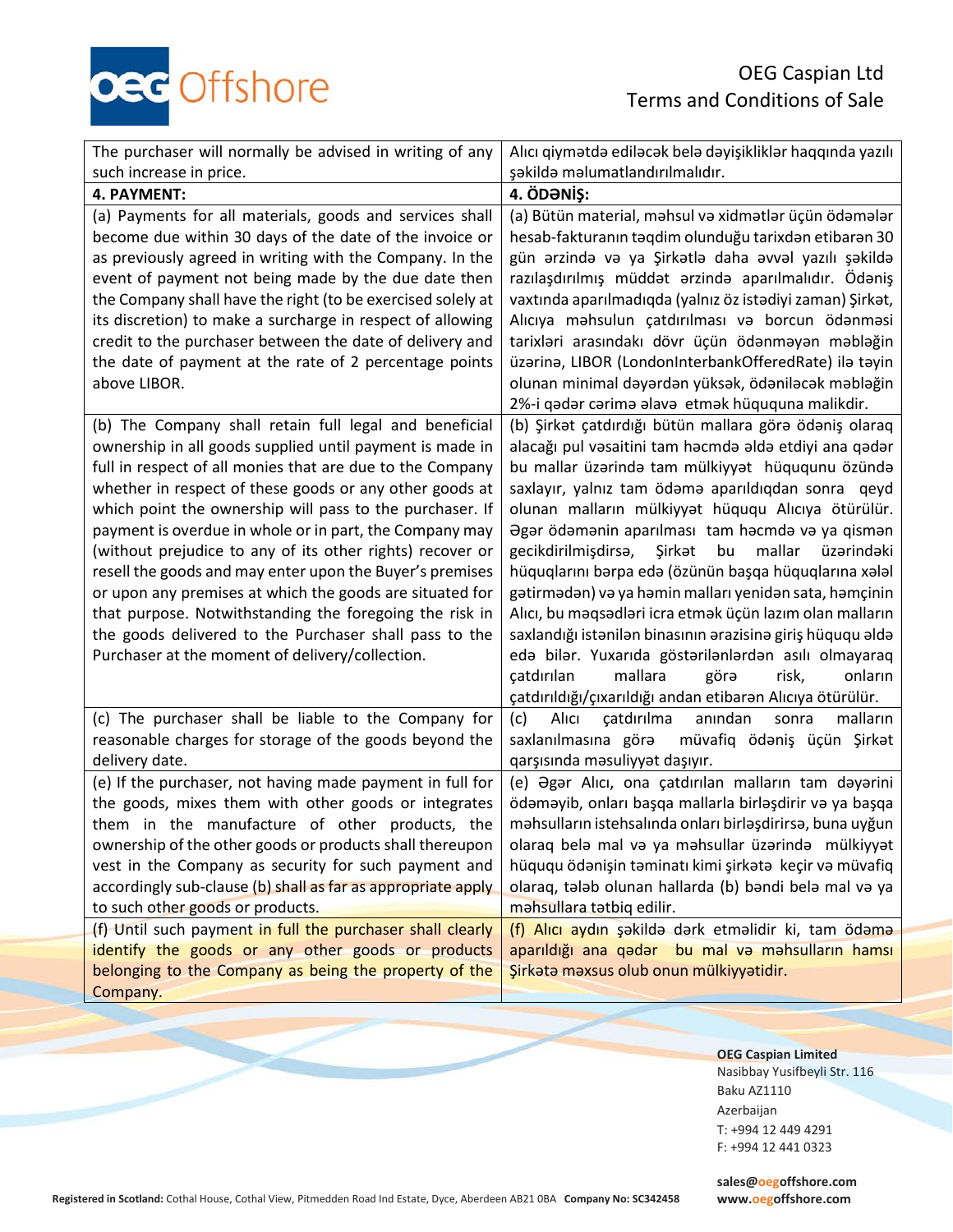of non-compliance with this Clause by the Purchaser then the Company shall be entitled to cancel or delay any orders given without any liability to the Company. **5. DELIVERY: 5. ÇATDIRILMA:** (a) Unless otherwise agreed in writing time is not of the essence of the contract but the Company undertakes to use its best endeavours to execute orders & to effect

delivery in a reasonable time.

(g) Credit terms of payment quoted are subject to any approved Credit Account being opened or to references satisfactory to the Company being furnished. In the event

c Offshore

(b) The Company shall not be liable for any failure to perform any part of the agreement if performance has been delayed, hindered or prevented by any circumstances whatsoever which are not within the control of the company and are not preventable by reasonable diligence on its part and without prejudice to the generality of the foregoing, the Company shall not be liable for failure to comply with any order or request of any national, provincial, regional or local authority or any other persons purporting to act as such or for any delays caused by strikes, lock-outs, Act of God or other event beyond their control. If the Company is at any time delayed, hindered or prevented from delivering in full or part, the whole of the goods agreed to be supplied or from executing the whole or part of the work undertaken by the Company, by any circumstances whatsoever which are not preventable by reasonable diligence on its part, the Company shall be at liberty to withhold, suspend or reduce deliverieshereunder to such an extent as is reasonable in all these circumstances. The purchaser shall thereupon be liable for a rateable proportion of the prices agreed to be paid. In no circumstances shall the purchaser be entitled to rescind this contract on the grounds of the failure by the Company to deliver one or more instalments of the goods. If Goods are delivered by the Company's transport risk shall pass on delivery.

edən başqa sənədlərin təqdim olunmasını nəzərdə tutur. Alıcı bu bənddəki şərtlərə əməl etmədiyi halda Şirkət hər hansı bir məsuliyyət daşımadan qəbul etdiyi istənilən sifarişdən imtina etmək və ya onu gecikdirmək hüququna sahibdir. (а) Əgər tərəflər arasında yazılı şəkildə başqa şərtlərlə razılaşma olmayıbsa, o zaman çatdırma müddəti müqavilənin şərtlərində danışılmır, lakin Şirkət sifarişləri yerinə yetirmək və çatdırmanı müvafiq müddət ərzində həyata keçirmək üçün bütün qüvvələrini sərf etməyi öz öhdəliyinə götürür.

(g) Kreditlə ödəmə şərtləri təsdiqlənmiş kredit hesablarının açılmasını, yaxud Şirkətin tələblərini təmin

(b) Əgər aparılan işlər Şirkətdən asılı olmayan və onların bütövlükdə heç bir ziyan vurmadan münasib səylərin göstərilməsi yolu ilə həll edə bilmədikləri vəziyyətlər nəticəsində maneələrlə və ya müəyyən ləngimələrlə icra edilirsə və ya vaxtında icra edilmirsə, razılaşmanın hansısa bir hissəsinə əməl olunmaması və ya yararsız şəkildə əməl olunmasına görə Şirkət məsuliyyət daşımır; Şirkət istənilən başqa milli, yerli, regional orqan və ya yerli hökumətin və ya bunların adından fəaliyyət göstərən istənilən başqa şəxslərin istənilən əmr və ya tələblərinin yerinə yetirilməməsinə görə; yaxud Şirkətdən asılı olmayan tətillər, işğalçılıq hərəkətləri, təbii fəlakətlər və ya başqa hadisələr nəticəsində baş verən gecikmələrə görə məsuliyyət daşımır. Əgər Şirkət onlar tərəfindən səy göstərilməklə qarşısının alınmasının mümkün olmadığı vəziyyətlər nəticəsində malların tam həcmdə və ya qismən çatdırılmasını, həmçinin malın ümumi partiyasının çatdırılmasını mütəmadi olaraq ləngidirsə, buna əngəllər törədirsə və ya öhdəliklərinə daxil olan xidmətləri həyata keçirməkdən tam və ya qismən imtina edirsə, belə hallarda o, hazırkı Müqavilə üzrə çatdırılmanı təxirə sala, dayandıra və yaxud bu çatdırmanı yaranmış vəziyyətdə ən səmərəli olan dərəcəyə qədər azalda bilər. Belə olan halda Alıcı çəkilən xərcləri razılaşdırılmış hissələrə uyğun olaraq öz üzərinə götürəcəkdir. Alıcı heç bir halda Şirkətin, məhsulun bir və ya daha çox partiyasını çatdırmağa qadir olmamasını əsas gətirərək

> **OEG Caspian Limited** Nasibbay Yusifbeyli Str. 116 Baku AZ1110 Azerbaijan T: +994 12 449 4291

**Registered in Scotland:** Cothal House, Cothal View, Pitmedden Road Ind Estate, Dyce, Aberdeen AB21 0BA **Company No: SC342458 www.oegoffshore.com**

**[sales@oegoffshore.com](mailto:sales@oegoffshore.com)**

F: +994 12 441 0323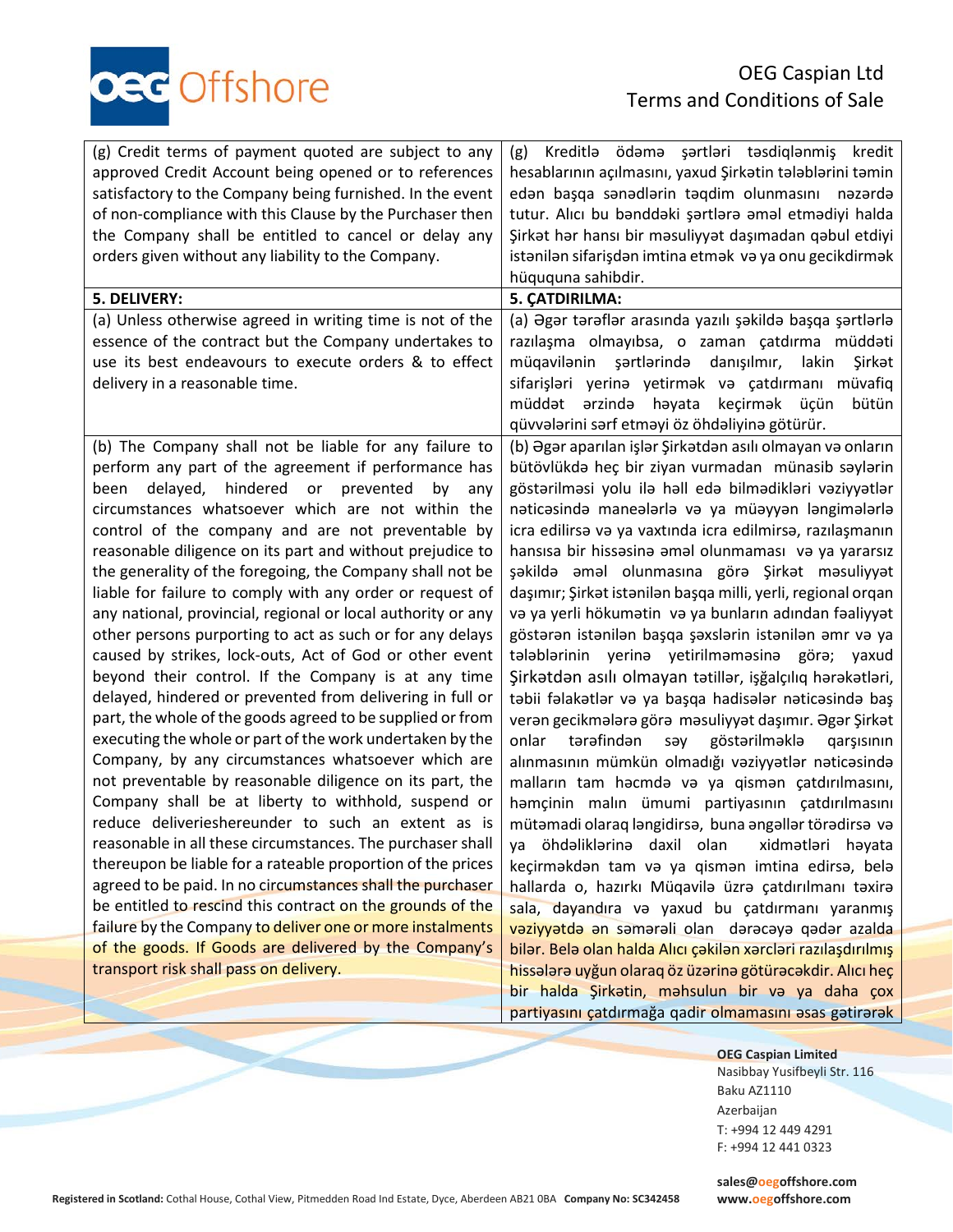

|                                                                                                                                                                                                                                                                                                                                                                                                                                                                                                                                                                                                                                            | bu müqaviləni pozmaq hüququna sahib deyil. Əgər<br>Mallar Şirkətin nəqliyyatı ilə çatdırılırsa, o zaman bu<br>mallara görə risklər onları əldə etdiyi zaman Alıcıya<br>ötürülür.                                                                                                                                                                                                                                                                                                                                                                                                                                                                                                                                                                                                                        |
|--------------------------------------------------------------------------------------------------------------------------------------------------------------------------------------------------------------------------------------------------------------------------------------------------------------------------------------------------------------------------------------------------------------------------------------------------------------------------------------------------------------------------------------------------------------------------------------------------------------------------------------------|---------------------------------------------------------------------------------------------------------------------------------------------------------------------------------------------------------------------------------------------------------------------------------------------------------------------------------------------------------------------------------------------------------------------------------------------------------------------------------------------------------------------------------------------------------------------------------------------------------------------------------------------------------------------------------------------------------------------------------------------------------------------------------------------------------|
| (c) Where the Purchaser arranges for goods to be<br>delivered otherwise than by the Company's transport, the<br>goods shall be at the purchaser's risk from the moment<br>when they are loaded onto the transport.                                                                                                                                                                                                                                                                                                                                                                                                                         | (c) Malların gətirilməsi Şirkətin nəqliyyatından istifadə<br>etmədən həyata keçirdiyi halda, nəqliyyata yükləndiyi<br>andan etibarən bu mallara görə riskləri Alıcı öz üzərinə<br>götürməlidir.                                                                                                                                                                                                                                                                                                                                                                                                                                                                                                                                                                                                         |
| 6. LIABILITY:                                                                                                                                                                                                                                                                                                                                                                                                                                                                                                                                                                                                                              | 6. CAVABDEHLİK:                                                                                                                                                                                                                                                                                                                                                                                                                                                                                                                                                                                                                                                                                                                                                                                         |
| The Company accepts no liability whatever for damage of<br>any kind unless it can be proved that such damage arose<br>through the negligence of the Company, its servants or<br>agents. For the avoidance of doubt, this sub-section is<br>totally ineffective in respect of negligence resulting in<br>death or personal injury. The limit of the Company's<br>liability shall be to replace the goods or the defective parts<br>or to pay to the purchaser the cost of the goods or the<br>parts. In no circumstances shall the Company's liability<br>extend to consequential damages or loss of profit or any<br>other loss or damage. | Şirkət dəyən hər hansı zərərə görə əgər bu zərərin<br>vurulma faktının məhz, Şirkətin, onun əməkdaşları və<br>agentlarinin sahlankar faaliyyatlari naticasinda<br>baş<br>verməsi sübuta yetirilə bilmirsə məsuliyyət daşımır.<br>Tərəddüdlərin olmaması üçün bu bölmə personalın<br>ölümünə<br>ya<br>travmasına<br>gətirib<br>və<br>cixaran<br>səhlənkarlıqlar<br>üçün<br>qəbul<br>edilmir.<br>Şirkətin<br>cavabdehliyina<br>qüsurlu məhsul və ya<br>hissələrin<br>dəyişdirilməsi, yaxud Alıcının əldə etdiyi belə məhsul və<br>ya onun hissalarinin dayarinin geri qaytarılması daxil<br>olmalıdır. Heç bir şəraitdə Şirkətin cavabdehliyinə dolayı<br>üsulla dəyən zərərlərin, gəlir itkilərinin, həmçinin<br>itki<br>istanilan<br>zədələnmələrin<br>başqa<br>GV<br>ya<br>kompensasiyası aid edilmir. |
| 7. SPECIFICATION:                                                                                                                                                                                                                                                                                                                                                                                                                                                                                                                                                                                                                          | 7. TEXNİKİ XARAKTERİSTİKALARI:                                                                                                                                                                                                                                                                                                                                                                                                                                                                                                                                                                                                                                                                                                                                                                          |
| (a) The Company pursues a policy of constant<br>improvement and therefore reserves the right to change<br>specification of the product without notice to the<br>purchaser.                                                                                                                                                                                                                                                                                                                                                                                                                                                                 | (a) Şirkət fasiləsiz yaxşılaşdırma siyasətinə əməl edir,<br>belalikla, Alıcıya xabardarlıq etmadan malların texniki<br>xarakteristikalarını dəyişdirmək hüququnu özündə<br>saxlayır.                                                                                                                                                                                                                                                                                                                                                                                                                                                                                                                                                                                                                    |
| (b) Where components not manufactured by the<br>Company are fitted to the product, the individual<br>components will be fitted according to availability and<br>may vary from one piece of equipment to another. All<br>components, however, will be to the same standard but<br>details of performance may vary slightly. Unless otherwise<br>stated in writing and signed by a Director at the time of<br>the Contract, the company is not bound to use any<br>particular item in the manufacture of a particular product.                                                                                                               | (b) Əgər məhsulun detalları Şirkət tərəfindən istehsal<br>edilmişdirsə, belə hallarda ayrı-ayrı hissələr onların<br>mövcudluğundan asılı olaraq quraşdırıla bilər və bu<br>zaman bir məhsulun komplektləşdirilməsi digərindən<br>fərqlənə bilər. Bütün hissələrin vahid standartlar üzrə<br>istehsal edilməsinə baxmayaraq, bəzi detallar cüzi də<br>olsa bir-birindən fərqlənə bilər. Əgər<br>Müqavilənin<br>bağlandığı anda başqa detallar barasində yazılı                                                                                                                                                                                                                                                                                                                                           |
| Variations in quality which do not materially affect the<br>general commercial use of the goods shall not give rise to<br>any claim by the purchaser.                                                                                                                                                                                                                                                                                                                                                                                                                                                                                      | razılaşma olmamışdırsa və bu, Direktorun imzası ilə<br>tasdiqlanmamişdirsa, o zaman Şirkat konkret mahsulun<br>istehsalında hər hansı təyin olunmuş detallardan<br>istifada etmaya borclu deyil. Malların kommersiya                                                                                                                                                                                                                                                                                                                                                                                                                                                                                                                                                                                    |

**OEG Caspian Limited** Nasibbay Yusifbeyli Str. 116 Baku AZ1110 Azerbaijan T: +994 12 449 4291 F: +994 12 441 0323

**Registered in Scotland:** Cothal House, Cothal View, Pitmedden Road Ind Estate, Dyce, Aberdeen AB21 0BA **Company No: SC342458 www.oegoffshore.com**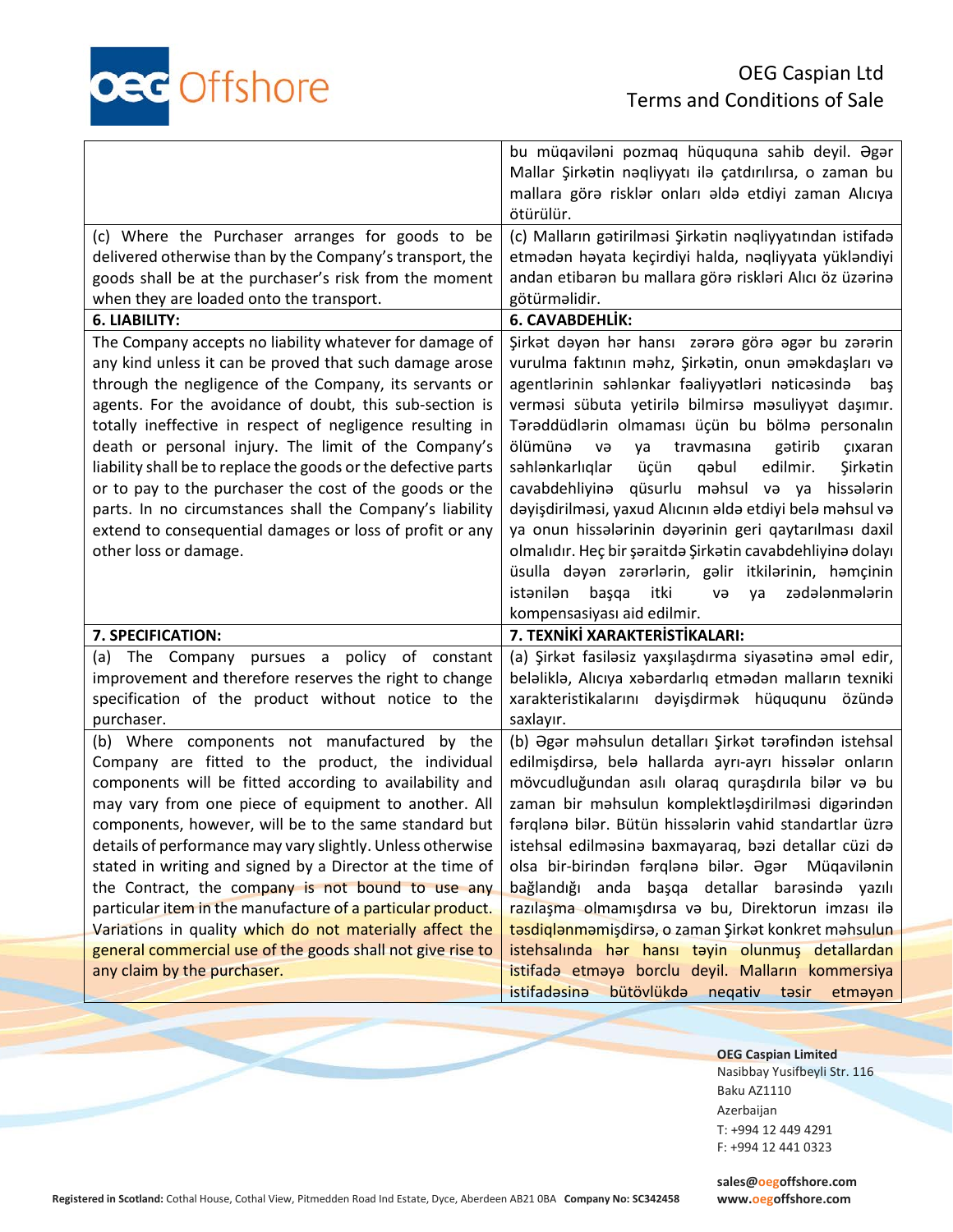

|                                                              | keyfiyyətli modifikasiyalar Alıcının hansısa iradlarına<br>gətirib çıxarmamalıdır. |
|--------------------------------------------------------------|------------------------------------------------------------------------------------|
|                                                              |                                                                                    |
| (c) In the event of the purchaser instructing the Company    | ilkin<br>(c)<br>Şirkət<br>məhsulun<br>parametrlarinin                              |
| to vary the original specifications the purchaser will be    | dəyişdirilməsinin vacibliyinə dair Alıcıdan göstərişlər                            |
| responsible to any reasonable increases in price due to      | alırsa, o zaman bu dəyişikliklərlə əlaqəli olaraq, onların                         |
| such alteration whether improvements or not and these        | yaxşılaşdırıb-yaxşılaşdırmamasından<br>məhsulu<br>asılı                            |
| will form part of the total purchase price.                  | olmayaraq qiymətin istənilən şəkildə qalxmasına görə                               |
|                                                              |                                                                                    |
|                                                              | Alıcı məsuliyyət daşıyacaq; belə xərclər alınan malın                              |
|                                                              | ümumi dəyərinə daxil edilməlidir.                                                  |
| 8. WARRANTIES:                                               | 8. ÖHDƏLİKLƏR:                                                                     |
| (a) Unless otherwise agreed in writing and signed by a       | (a) Əgər əks hallar yazılı qaydada razılaşdırılmamışdırsa                          |
| Director, the Company shall not be liable for any            | va bu, Direktorun imzası ilə təsdiqlənməmişdirsə, o                                |
| recommendations, advice, opinion or statement given or       | zaman Şirkət, öz işçiləri və ya nümayəndələri tərəfindən                           |
| made by the Company, its servants or representatives.        | təqdim olunan istənilən tövsiyə, məsləhət, fikir, ərizə                            |
|                                                              | və ya fərziyyələrə görə məsuliyyət daşımır.                                        |
|                                                              | (b) Şirkətin qəbul etdiyi sifarişləri tələb olunan                                 |
| (b) Whilst the Company will endeavour to execute orders      |                                                                                    |
| in accordance with the specification requested, all          | spesifikasiyalara uyğun olaraq yerinə yetirməyə cəhd                               |
| conditions, guarantees or warranties including guarantees    | göstərməsindən asılı olmayaraq hazırkı şərtlər bütün                               |
| or warranties as to quality or description of the goods or   | vaziyyat, zamanat va öhdaliklari, mahsulun keyfiyyati                              |
| their life or wear under any conditions whether known or     | və təsvirinə dair zəmanətləri və zəmanət müddətlərini,                             |
| made by the Company or not are hereby excluded. Whilst       | istar malum, istar da namalum şartlar daxilindaki                                  |
| the utmost care is taken to ensure the accuracy of the       | istismar müddətləri də daxil olmaqla, həmçinin Şirkətin                            |
| information and data provided to purchasers, the sale of     | nəzərdə tutduğu şərtləri də istisna edir. Əsas diqqətin                            |
|                                                              |                                                                                    |
| the goods produced by the Company is subject to the          | Alıcılara təqdim olunan informasiya və verilənlərin                                |
| conditions that the Company will not in any circumstances    | daqiqliyinin yoxlanmasına yönəldilməsinə baxmayaraq,                               |
| be liable for any losses or damage direct or indirect or     | məhsulların Şirkət tərəfindən həyata keçirilən satışı elə                          |
| consequential sustained by the purchaser which may in        | şərtlər daxilində aparılır ki, bu şərtlərə uyğun olaraq o                          |
| any degree be attributable to the adoption by the            | heç bir şəraitdə, istər birbaşa, istər də dolayısı ilə Alıcıya                     |
| purchaser or by any third party of technical information,    | vurulan hər hansı bir zərərə və ya gəlir itkisinə görə                             |
| data or advice given by or on behalf of the Company in       | məsuliyyət daşımayacaq. Bu zərər və gəlir itkiləri                                 |
|                                                              |                                                                                    |
| relation to the use of its goods. For the avoidance of       | Alıcıların və ya üçüncü Tərəfin, məhsullarının istifadəsi                          |
| doubt, this sub-section is totally ineffective in respect of | üzrə Şirkət adından təqdim olunan texniki informasiya,                             |
| negligence resulting in death or personal injury.            | məlumat və məsləhətlərin qəbul etməsi ilə müəyyən                                  |
|                                                              | dərəcədə asılı ola bilər. Tərəddüdlər olmasın deyə, bu                             |
|                                                              | bölmə personalın ölümünə və ya travmasına gətirib                                  |
|                                                              | çıxaran səhlənkarlıqlar üçün etibarsız sayılr.                                     |
| 9. CLAIMS:                                                   | 9. İRADLAR:                                                                        |
| All claims made against the Company for any loss or          | Sirkatin məsuliyyət daşıdığı Məhsulun istənilən şəkildə                            |
| damage to the goods for which the Company may be liable      | zadalanmasina va ya ona dayan zarara göra Şirkata                                  |
| shall be notified in writing in full to the Company within   | qarşı yönəldilmiş bütün iradlar tam həcmdə, yazılı                                 |
| seven days of delivery of the goods. Submission of the       | formada və malın çatdırıldığı andan etibarən yeddi gün                             |
| complaint shall not excuse payment or any delay in           | arzinda Şirkətə təqdim olunmalıdır. İradın irəli                                   |
|                                                              |                                                                                    |

**OEG Caspian Limited** Nasibbay Yusifbeyli Str. 116 Baku AZ1110 Azerbaijan T: +994 12 449 4291 F: +994 12 441 0323

**Registered in Scotland:** Cothal House, Cothal View, Pitmedden Road Ind Estate, Dyce, Aberdeen AB21 0BA **Company No: SC342458 www.oegoffshore.com**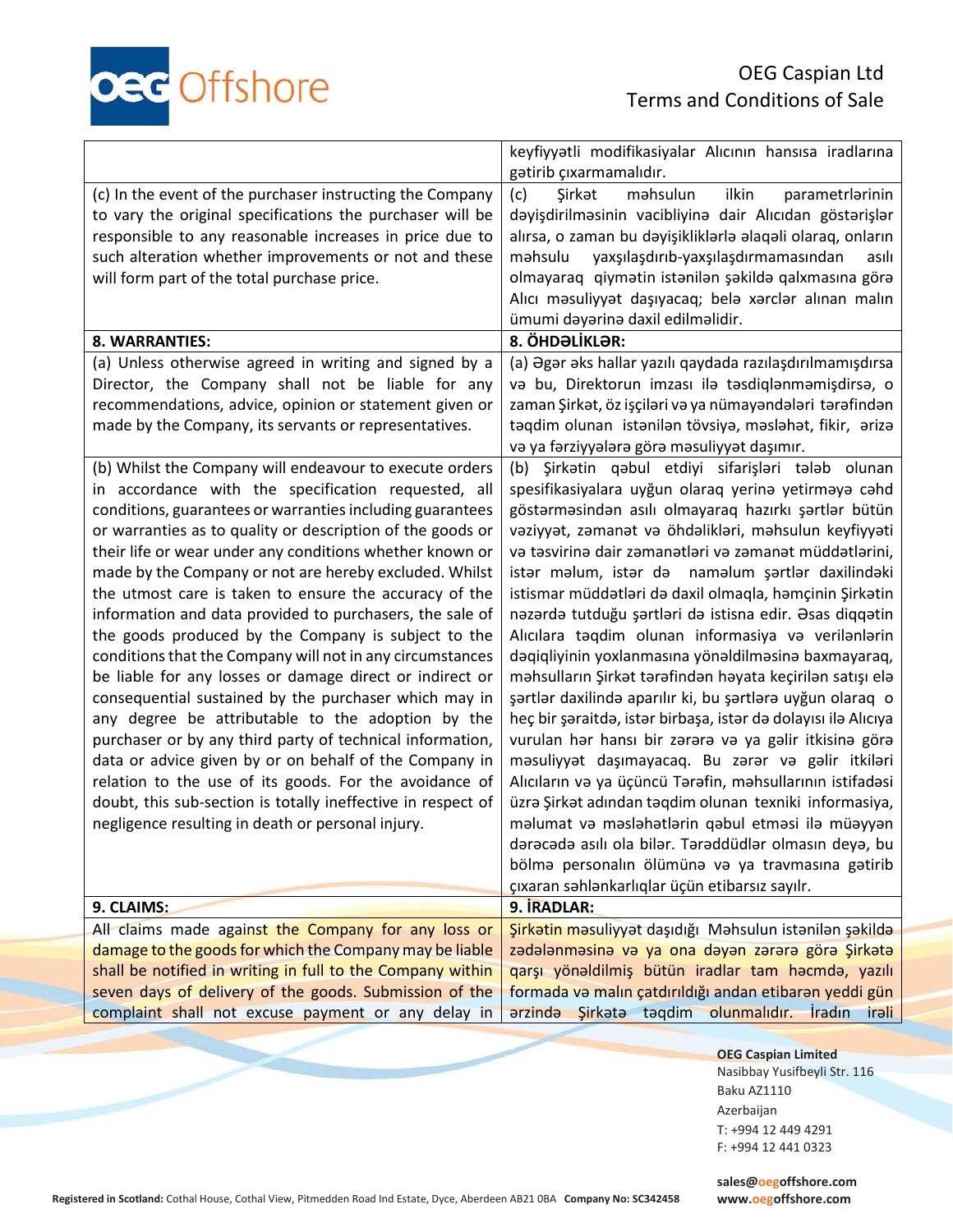

| payment by the purchaser. All complaints of any kind must<br>be made in writing to the Company and shall be made<br>within seven days, Sundays and Public Holidays accepted,<br>of the purchaser becoming aware of the circumstances<br>giving rise to the complaint. Submission of a complaint<br>shall not excuse payment or delay in payment by the<br>purchaser. | sürülməsi<br>Alıcı tərəfindən ödəmənin<br>həyata<br>keçirilməməsi və ya bu ödəmənin ləngidilməsi<br>səbəbindən ola bilməz. İstənilən növ iradlar Şirkətə<br>yazılı formada, bazar və bayram günləri də daxil<br>olmaqla, yeddi təqvim günü ərzində göndərilməlidir.<br>Alıcı iradların irali sürülməsi üçün zəmin yaradan<br>vəziyyətlər barəsində məlumat verməlidir. İradın irəli<br>Alıcı tərəfindən ödəmənin<br>sürülməsi<br>həyata<br>keçirilməməsi və ya bu ödəmənin<br>ləngidilməsi<br>səbəbindən olmamalıdır. |
|----------------------------------------------------------------------------------------------------------------------------------------------------------------------------------------------------------------------------------------------------------------------------------------------------------------------------------------------------------------------|-----------------------------------------------------------------------------------------------------------------------------------------------------------------------------------------------------------------------------------------------------------------------------------------------------------------------------------------------------------------------------------------------------------------------------------------------------------------------------------------------------------------------|
| Any allegedly defective or damaged goods shall be                                                                                                                                                                                                                                                                                                                    | İstənilən qüsurlu və ya zədəli mallar Şirkət tərəfindən                                                                                                                                                                                                                                                                                                                                                                                                                                                               |
| retained by the purchaser until inspection by the                                                                                                                                                                                                                                                                                                                    | yoxlanana qədər Alıcıda qalmalıdır. Bu tələbə əməl                                                                                                                                                                                                                                                                                                                                                                                                                                                                    |
| Company. Failure to observe this requirement shall be an                                                                                                                                                                                                                                                                                                             | olunmaması Alıcının istənilən iradı üçün mütləq maneə                                                                                                                                                                                                                                                                                                                                                                                                                                                                 |
| absolute bar to any claim by the purchaser.                                                                                                                                                                                                                                                                                                                          | olacaqdır.                                                                                                                                                                                                                                                                                                                                                                                                                                                                                                            |
| 10. COPYRIGHT:                                                                                                                                                                                                                                                                                                                                                       | 10. MÜƏLLİFLİK HÜQUQU:                                                                                                                                                                                                                                                                                                                                                                                                                                                                                                |
| (a) The purchaser shall indemnify the Company against                                                                                                                                                                                                                                                                                                                | (a) Alıcı, qeydiyyatdan keçmiş konstruksiyaların patent                                                                                                                                                                                                                                                                                                                                                                                                                                                               |
| any claims made against the Company for the                                                                                                                                                                                                                                                                                                                          | hüquqlarının və ya Şirkət tərəfindən Alıcıya təqdim                                                                                                                                                                                                                                                                                                                                                                                                                                                                   |
| infringement of patent rights, registered designs or                                                                                                                                                                                                                                                                                                                 | olunmuş istənilən element və ya konstruksiya ilə bağlı                                                                                                                                                                                                                                                                                                                                                                                                                                                                |
| copyright arising with respect to any item or design                                                                                                                                                                                                                                                                                                                 | müəllif hüquqlarının pozulmasına görə Şirkəti onun                                                                                                                                                                                                                                                                                                                                                                                                                                                                    |
| supplied by the purchaser to the Company.                                                                                                                                                                                                                                                                                                                            | əleyhinə yönələn bütün iddialardan qorumalıdır.                                                                                                                                                                                                                                                                                                                                                                                                                                                                       |
| (b) The purchaser shall not alter any product or design of                                                                                                                                                                                                                                                                                                           | (b) Alıcı Şirkətlə əvvəlcədən yazılı razılaşma olmadan                                                                                                                                                                                                                                                                                                                                                                                                                                                                |
| any item to be supplied by the Company without the                                                                                                                                                                                                                                                                                                                   | onun taqdim etdiyi har hansı bir mamulatın mahsulu va                                                                                                                                                                                                                                                                                                                                                                                                                                                                 |
| previous written consent of the Company.                                                                                                                                                                                                                                                                                                                             | ya dizaynını dəyişdirə bilməz.                                                                                                                                                                                                                                                                                                                                                                                                                                                                                        |
| (c) All drawings, designs, specifications and other                                                                                                                                                                                                                                                                                                                  | (c) Şirkət tərəfindən irəli sürülən qiymət təklifində və ya                                                                                                                                                                                                                                                                                                                                                                                                                                                           |
| information which the Company supplies in connection                                                                                                                                                                                                                                                                                                                 | sifarişdə təqdim olunan bütün materiallar, çertyojlar,                                                                                                                                                                                                                                                                                                                                                                                                                                                                |
| with a quotation or order are confidential. They remain                                                                                                                                                                                                                                                                                                              | spesifikasiyalar və digər verilənlər məxfidirlər. Onlar                                                                                                                                                                                                                                                                                                                                                                                                                                                               |
| the property of the Company and must not be disclosed                                                                                                                                                                                                                                                                                                                | Şirkətin mülkiyyəti olaraq qalır və Şirkətin yazılı qaydada                                                                                                                                                                                                                                                                                                                                                                                                                                                           |
| to any third person without the Company's permission in                                                                                                                                                                                                                                                                                                              | və Direktorun imzası ilə təsdiqlənmiş icazəsi olmadan                                                                                                                                                                                                                                                                                                                                                                                                                                                                 |
| writing signed by a Director.                                                                                                                                                                                                                                                                                                                                        | üçüncü şəxslərə açılmalı deyil.                                                                                                                                                                                                                                                                                                                                                                                                                                                                                       |
| (d) Where products are sold specifically as 'second-hand'                                                                                                                                                                                                                                                                                                            | (d) Məhsul "istifadədə olmuş" kimi satıldığı halda Alıcı                                                                                                                                                                                                                                                                                                                                                                                                                                                              |
| the purchaser agrees, after being given a reasonable                                                                                                                                                                                                                                                                                                                 | bu məhsulu nəzərdən keçirmək imkanı əldə etdikdən                                                                                                                                                                                                                                                                                                                                                                                                                                                                     |
| opportunity to inspect the goods, to accept the goods in                                                                                                                                                                                                                                                                                                             | sonra onu bu vəziyyətdə qəbul edib - etməmək bərədə                                                                                                                                                                                                                                                                                                                                                                                                                                                                   |
| their then condition and such acceptance will constitute                                                                                                                                                                                                                                                                                                             | qərarını verir, bu isə ilk növbədə Alıcının məhsulun                                                                                                                                                                                                                                                                                                                                                                                                                                                                  |
| prima facie evidence that the purchaser accepts that the                                                                                                                                                                                                                                                                                                             | təqdim olunan tələblərə                                                                                                                                                                                                                                                                                                                                                                                                                                                                                               |
| goods fully comply with all their terms and conditions                                                                                                                                                                                                                                                                                                               | və söylənilən vəziyyətə                                                                                                                                                                                                                                                                                                                                                                                                                                                                                               |
| contained therein.                                                                                                                                                                                                                                                                                                                                                   | uyğunluğununu təsdiqləmək üçün sübutdur.                                                                                                                                                                                                                                                                                                                                                                                                                                                                              |
| 11. BREACH:                                                                                                                                                                                                                                                                                                                                                          | 11. QAYDA POZUNTULARI:                                                                                                                                                                                                                                                                                                                                                                                                                                                                                                |
| If the purchaser commits any breach of the terms of this                                                                                                                                                                                                                                                                                                             | Alıcı tərəfindən hazırkı Müqavilənin istənilən şərtlərinin                                                                                                                                                                                                                                                                                                                                                                                                                                                            |
| agreement or being a Company has a Resolution or                                                                                                                                                                                                                                                                                                                     | pozulması və ya Şirkət tərəfindən onun fəaliyyətinin                                                                                                                                                                                                                                                                                                                                                                                                                                                                  |
| Petition for its winding up passed or presented, or a                                                                                                                                                                                                                                                                                                                | dayandırılması Qərarının və ya Petisiyanın alınması,                                                                                                                                                                                                                                                                                                                                                                                                                                                                  |
| Receiver or Manager is appointed or, if a natural person,                                                                                                                                                                                                                                                                                                            | davamçı və ya menecerin təyinatı hallarında və yaxud                                                                                                                                                                                                                                                                                                                                                                                                                                                                  |
| commits any act of bankruptcy or enters into any                                                                                                                                                                                                                                                                                                                     | fiziki şaxs barasında müflisləşmə və ya kreditorlarla                                                                                                                                                                                                                                                                                                                                                                                                                                                                 |

**OEG Caspian Limited** Nasibbay Yusifbeyli Str. 116 Baku AZ1110 Azerbaijan T: +994 12 449 4291 F: +994 12 441 0323

**Registered in Scotland:** Cothal House, Cothal View, Pitmedden Road Ind Estate, Dyce, Aberdeen AB21 0BA **Company No: SC342458 www.oegoffshore.com**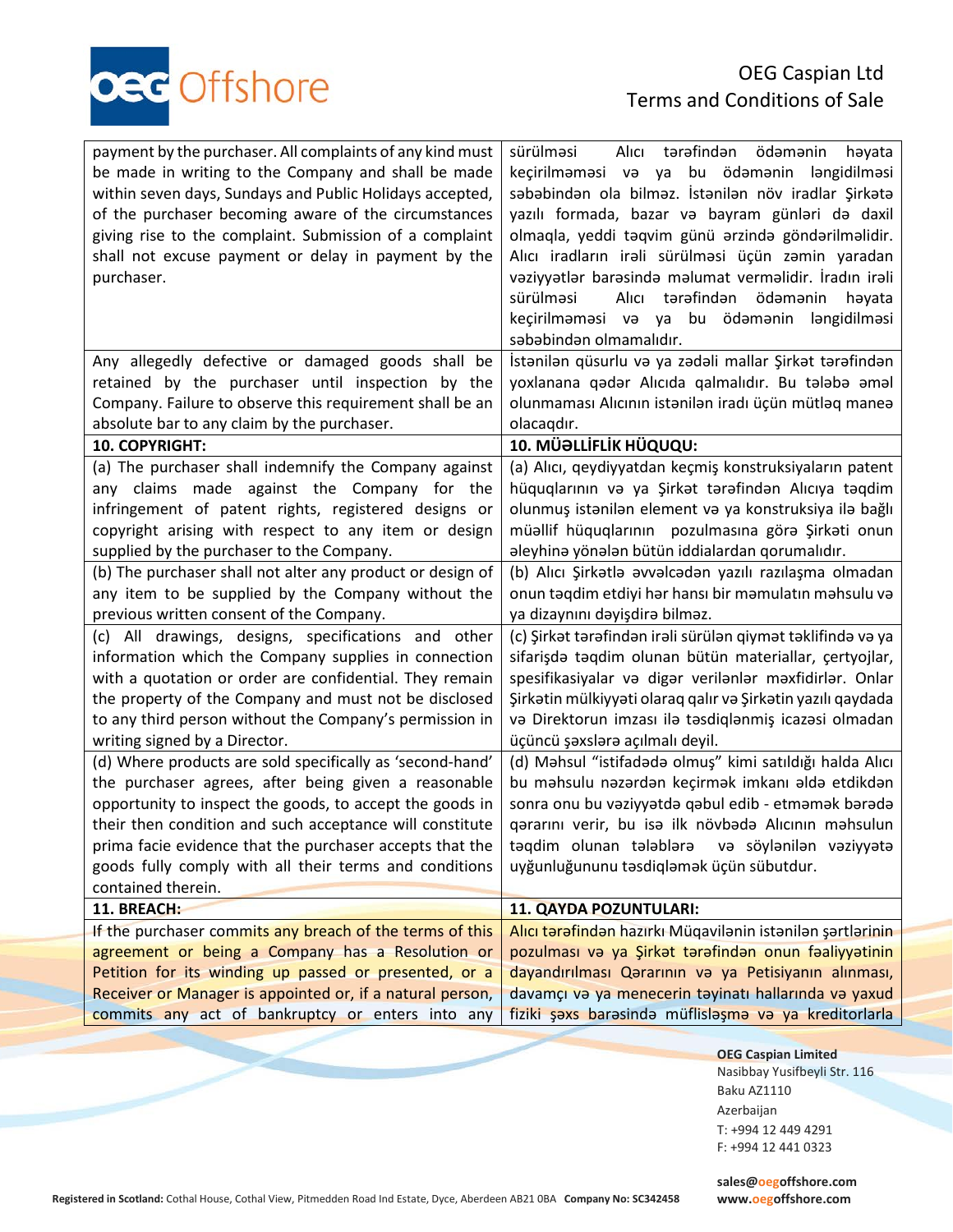oec Offshore

| composition with creditors, or suffers any execution to be  | alaqali hallar qeyd olunmuşsa va ya onun malının             |
|-------------------------------------------------------------|--------------------------------------------------------------|
| levied upon its goods, the Company shall be entitled in its | alindan alınması halları baş vermişsa, o zaman Şirkat        |
| absolute discretion to terminate the contract or suspend    | istadiyi zaman müqaviləni ləğv edə və ya onun icrasını       |
| its performance and all sums in respect of goods delivered  | dayandıra bilər, bu zaman Alıcıya çatdırılan məhsulun        |
| to the purchaser shall become payable forthwith.            | dəyərindəki məbləğ dərhal ödənməlidir.                       |
| 12. LIMITED WARRANTY:                                       | 12. MƏHDUDLAŞMIŞ ZƏMANƏT:                                    |
| Company will make good, by repair or at Company's           | Şirkət məhsulları təmir etməklə və ya onların qüsurlu        |
| option by the supply of a replacement part, defects which,  | detallarını dəyişdirməklə çatdırılmanı həyata keçirir. Bu    |
| under proper use, appear in the goods within a period of    | qüsurlar detalların lazımi qaydada istifadəsi zamanı         |
| twelve calendar months from delivery / collection of the    | çatdırılma/gətirilmə anından etibarən on iki təqvim ayı      |
| goods and arise solely from faulty design (other than a     | ərzində Alıcı tərəfindən aşkarlana bilər və onlar            |
| design made, furnished or specified by the Purchaser for    | müstəsna olaraq konstruksiyanın, materialların və iş         |
| which Company have disclaimed responsibility in writing),   | keyfiyyətinin qüsurları nəticəsində yaranır. Burada          |
| materials or workmanship, provided always that defective    | mütləq şərt ondan ibarətdir ki, qüsurlu detallar Şirkətə     |
| parts have been returned to Company. Any transportation     | geri qaytarılmalıdır. Qüsurlu hissələrin geri qaytarılması   |
| costs incurred in returning the defective part to Company   | ilə bağlı nəqliyyat xərcləri Alıcının üzərinə düşür. Analoji |
| shall be borne by the Purchaser. Similarly any labour costs | olaraq bu detalların çıxarılması, yenidən quraşdırılması     |
| incurred as a result of removing, and reinstalling the part | zamanı istifadə olunan işçi qüvvəsinə çəkilən xərclərin      |
| shall be borne by the Purchaser. Company liability under    | ödənişi də Alıcının üzərinə düşür. Bu bəndə əsasən           |
| this clause shall be in lieu of any warranty or condition   | Şirkətin məsuliyyəti müəyyən məqsədlər üçün nəzərdə          |
| implied by laws as to the quality or fitness for any        | tutulmuş məhsulların keyfiyyət və yararlılığına dair         |
| particular purpose of the goods, and save as provided in    | qanunvericilikda tatbiq olunan zamanat va talablari          |
| this clause Company shall not be under any liability,       | avaz etmali va hazırkı bandda nazarda tutulduğu kimi,        |
| whether in contract, tort or otherwise, in respect of       | müqavilədəki müddəalara əsasən və ya gətirilən               |
| defects in goods delivered or for any injury damage or loss | məhsulların qüsurları ilə bağlı şərtlərinə və ya bu          |
| resulting from such defects or from any work done in        | qüsurların nəticəsi olan hər hansı sınma, yaxud              |
| connection therewith.                                       | itirilməyə dair məsuliyyət Şirkətə aid edilməməlidir.        |
| <b>13. ARBITRATION:</b>                                     | 13. ARBİTRAJ:                                                |
| If at any time any question, dispute or difference          | Əgər Alıcı və Şirkət arasında müqavilə ilə bağlı istənilən   |
| whatsoever shall arise between the purchaser and            | zamanda və istənilən məsələyə görə mübahisə və ya            |
| Company upon, in relation to or in connection with the      | fikir ayrılıqları yaranırsa, tərəflərdən istənilən biri      |
| contract, either party may give to the other notice in      | digərinə belə bir məsələ, mübahisə və ya fikir ayrılığının   |
| writing of the existence of such question, dispute or       | mövcudluğu barasinda yazılı bildiriş göndərə bilər;          |
| difference, and the same shall be referred to the           | qarşılıqlı razılaşma əldə etmək üçün bu cür bildiriş         |
| arbitration of a person to be mutually agreed upon.         | həmçinin Arbitraja təqdim olunmalıdır.                       |
| <b>14. LAW APPLICABLE:</b>                                  | 14. TƏTBİQ OLUNAN QANUNVERİCİLİK:                            |
| These Terms and Conditions shall in all respects be         | Hazırkı müddəa və şərtlər bütün münasibətlərdə tətbiq        |
| construed and have effect according to English Laws.        | olunmalıdır və onlar İngiltərə qanunvericiliyinə uyğun       |
|                                                             | olaraq hüquqi gücə sahibdirlər.                              |
| In the event of controversy in interpretation of the        | Müqavilə mətninin müddəalarının azərbaycan və ingilis        |
| Agreement in Azeri and English, the English version shall   | dillərində başa düşülməsində fikir ayrılıqları yarandığı     |
| prevail.                                                    | hallarda İngilis dilində yazılan mətnə üstünlük verilir.     |

**OEG Caspian Limited** Nasibbay Yusifbeyli Str. 116 Baku AZ1110 Azerbaijan T: +994 12 449 4291 F: +994 12 441 0323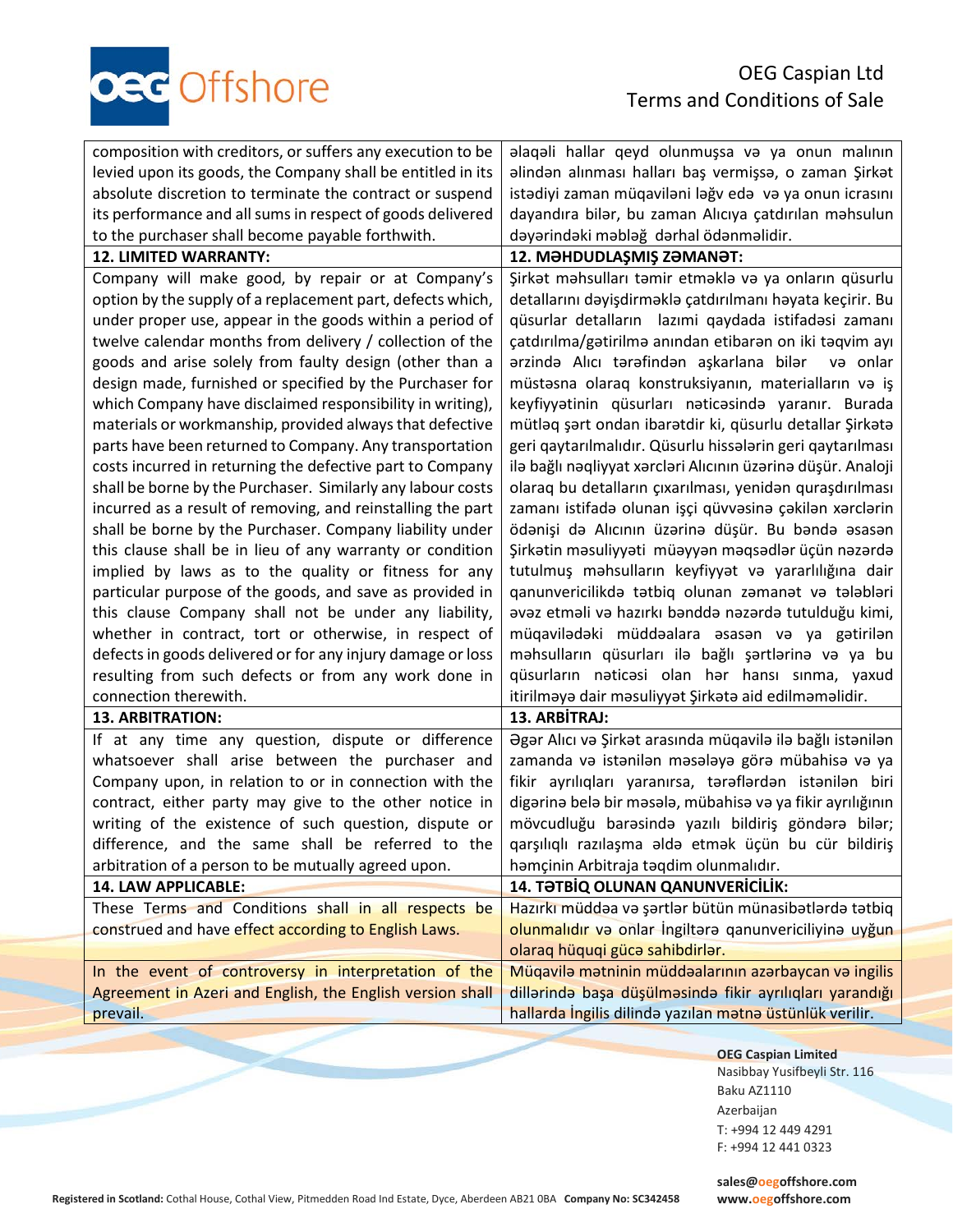

| 1.  | <b>MÜQAVİLƏNİN PREDMETİ</b>                                                                                                                                                                                                                                                                                                                                                                       |     | 1. SUBJECT OF THE CONTRACT                                                                                                                                                                                                                                                                                       |
|-----|---------------------------------------------------------------------------------------------------------------------------------------------------------------------------------------------------------------------------------------------------------------------------------------------------------------------------------------------------------------------------------------------------|-----|------------------------------------------------------------------------------------------------------------------------------------------------------------------------------------------------------------------------------------------------------------------------------------------------------------------|
| 1.1 | İcarəyə verən mülkiyyətində olan<br>avadanlıqları<br>bu<br>Müqavilənin<br>ayrılmaz tərkib hissəsini təşkil edən<br>Əlavələr əsasında İcarəçiyə icarəyə<br>İcarəçi<br><b>Olavelerde</b><br>isə<br>verməyi,<br>tutulmuş<br>nəzərdə<br>icare<br>haqqını<br>Müqavilənin<br>şərtlərinə<br>asasan<br>ödəməyi öhdəsinə götürür.                                                                          | 1.1 | The Lessor shall let the equipment that<br>is in their possession to the Lessee in<br>accordance with the Exhibits<br>that<br>represent integral part of this Contract<br>and the Lessee shall pay the rental fee<br>indicated in Exhibits according to terms<br>and conditions of the Contract.                 |
| 1.2 | İcarəyə verən bu Müqaviləyə əsasən<br>avadanlıqları tam saz halda təhvil-<br>təslim aktının tərtib edillməsi yolu ilə<br>təhvil verir<br>Icarəçiyə<br>və<br>onun<br>imzalandığı<br>tarixden<br>etibaren<br>avadanlıqlar<br>lcareçinin<br>icaresine<br>verilmiş hesab edilir.                                                                                                                      | 1.2 | The Lessor shall deliver equipment in<br>condition<br>perfect<br>by<br>making<br>acceptance certificate according to this<br>Contract and the equipment is deemed<br>to be rented by the Lessee from the<br>date the document is signed.                                                                         |
| 1.3 | Icareye veren onun terefinden bu<br>Müqaviləyə əsasən icarəyə verilən<br>avadanlıqların tam saz vəziyyətdə<br>olmasına dair zəmanət verir. İcarəyə<br>veran zamanat verir ki, heç bir<br>üçüncü şəxsin, bu Müqavilə üzrə<br>verilen<br>avadanlıqlarla<br>icareye<br>alaqədar olaraq heç bir hüququ və ya<br>marağı mövcud deyil, və həmin<br>avadanlıqlar<br>Icareye<br>veranin<br>avadanlığıdır. | 1.3 | The Lessor guarantees that the<br>equipment rented under this Contract is<br>in fully working condition. The Lessor<br>shall guarantee that no third party shall<br>have any rights or interests related to<br>equipment rented<br>this<br>under<br>the<br>Contract and such equipment belongs<br>to the Lessor. |
| 1.4 | Bu Müqavilənin qüvvəsinə xitam<br>verilməsindən yaxud<br>müddətinin<br>başa çatmasından sonra İcareçi bu<br>Müqavilə<br><b>asasinda</b><br>icaraya<br>götürdüyü<br>avadanlıqları<br>təbii<br>köhnəlmə nəzərə alınmaqla saz<br>vəziyyətdə İcarəyə verənə təhvil-<br>təslim aktı əsasında qaytarmağı<br>öhəsinə götürür.                                                                            | 1.4 | After termination or expiry date of this<br>Contract the Lessee shall return the<br>equipment rented under this Contract to<br>the Lessor in working condition by<br>acceptance certificate considering fair<br>tear and wear.                                                                                   |
| 2.  | <b>HAQLAR VƏ ÖDƏNIŞLƏR</b>                                                                                                                                                                                                                                                                                                                                                                        |     | 2. FEES AND PAYMENTS                                                                                                                                                                                                                                                                                             |
| 2.1 | Müqaviləyə<br>müvafiq<br>olaraq<br>Bu<br>İcarəyə verən tərəfindən İcarəçiyə<br>verilmiş<br>avadanlıqlar<br>icaraya<br>müqabilində İcarəçi İcarəyə verənə<br><b>T</b> ərəflərlə<br>imzalanan<br><b>Olavelere</b><br>müvafiq olaraq icara haqqı ödəyir.                                                                                                                                             | 2.1 | Under this Contract the Lessee pays<br>the Lessor rental fee according to the<br>Exhibits signed by the Parties for<br>equipment leased by the Lessee from<br>the Lessor.                                                                                                                                        |
| 2.2 | İcarəyə verən bu Müqavilənin 2.1-ci<br>bandina uyğun olaraq aylıq icara<br>haqqı üçün hesab-fakturanı həmin<br>ay başa çatdıqdan sonra 5 (beş) gün                                                                                                                                                                                                                                                | 2.2 | The Lessor in accordance with item 2.1<br>of this Contract submits invoice for<br>monthly rent during the first 5 days of<br>the following month. Each invoice shall                                                                                                                                             |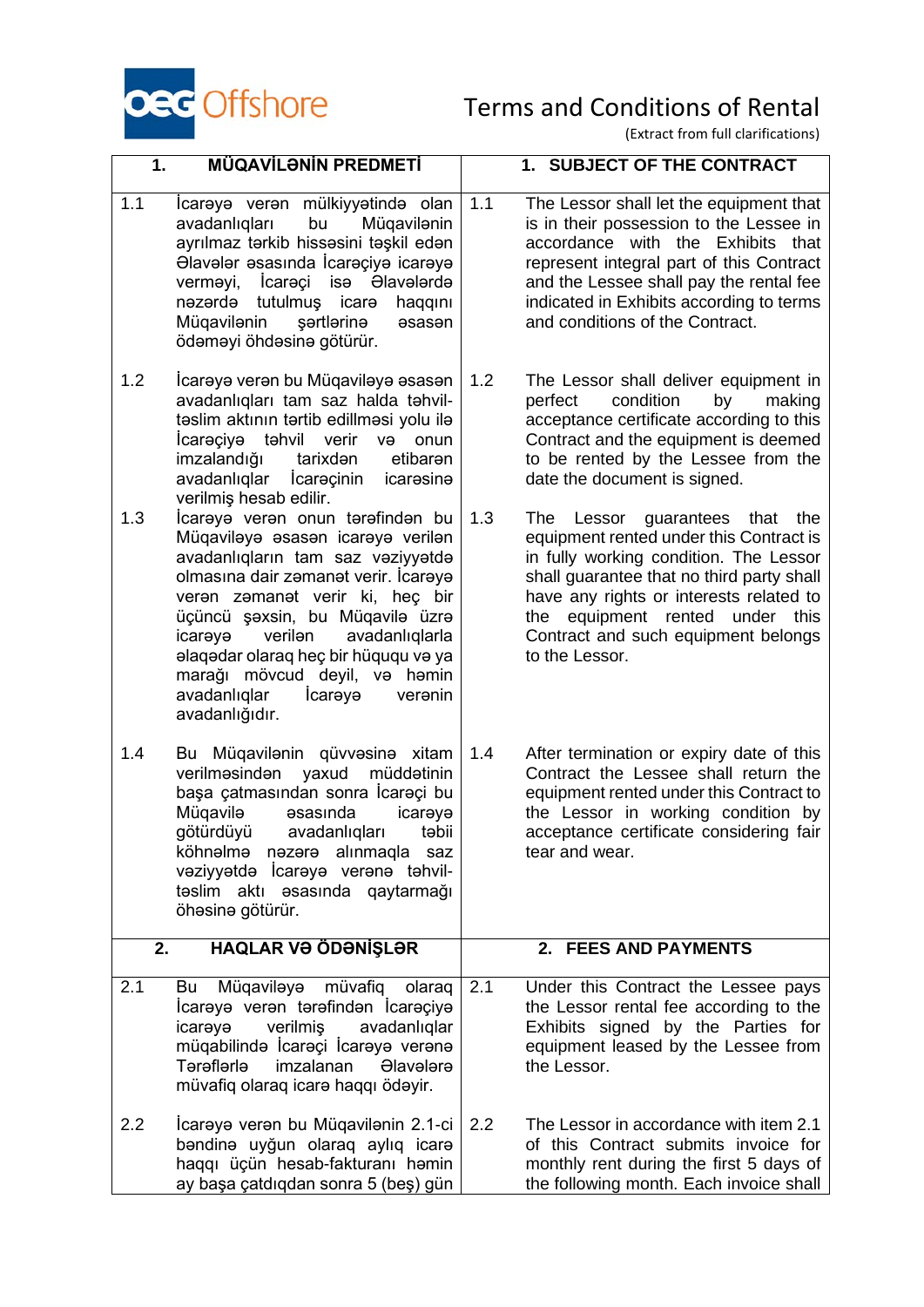

(Extract from full clarifications)

ərzində təqdim edir. Hər hesabfaktura Tərəflərlə imzalanan təhviltəslim aktı ilə müşayiət olunur.

- 2.3 Bu Müqaviləyə müvafiq olaraq icarəyə verilmiş avadanlıqlar İcarəyə verən tərəfindən İcarəçinin sahəsinə mobilizasiya və ya demobilizasiya edilərsə bu xidmətlərin haqqı<br>Tərəflərlə imzalanan Əlavələrdə imzalanan Əlavələrdə razılaşdırılmış qiymətə müvafiq olaraq imzalanmış təhvil-təslim aktı və təqdim edilmiş hesab-faktura əsasında İcraçı tərəfindən ödənilir.
- 2.4 İcarəçi İcarəyə verənin hesabfakturalarının tam məbləğini, yaxud onun mübahisə edilməyən hissəsini, onların təqdim edildiyi tarixdən 30 (otuz) təqvim günündən gec olmayaraq ödəməlidir.
- 2.5 Bütün ödənişlər UNITED STATES DOLLARS ilə İcarəyə verənin bu Müqavilədə və ya hesab-fakturada göstərilmiş bank hesabına köçürülür. İcarəçinin bankının komissiyaları İcarəçi tərəfindən, İcarəyə verənin bankının komissiyaları İcarəyə verən tərəfindən ödənilir.

### **3. VERGİLƏR VƏ RÜSUMLAR**

- 3.1 Bu Müqavilənin icrası ilə bağlı İcarəyə verənə aid olan vergilər, gömrük rüsumları və Azərbaycan Respublikasının qanunvericiliyi ilə nəzərdə tutulan digər məcburi ödənişlər İcarəyə verən tərəfindən ödənilir.
- 3.1 İcarəçi İcarəyə verənə avadanlığın icarəsinə görə və bununla bağlı olan bütün xidmətlərə görə ödəyəcəyi məbləğdən ##% PSA üzrə xarici subpodratçıdan mənfəət verigsi ödəyəcək.
- 3.2 Icarəçi İcarəyə Verənə hər il PSA və Xarici subpodratçıdan gəlir vergisi tutaraq Azərbaycan Respublikası<br>Dövlət Büdcəsinə ödəməsini Dövlət Büdcəsinə təsdiqləıyən sənəd təqdim etməlidir.

be submitted with an acceptance certificate signed by the Parties.

- 2.3 If the equipment leased under this Contract mobilized or demobilized to the Lessee's site by the Lessor this service fee is paid by the Lessee at the prices agreed in Exhibits signed by the Parties under signed acceptance certificate and invoice presented.
- 2.4 The Lessee shall pay the Lessor's complete invoice amount no later than 30 (thirty) days after the date specified by them.
- 2.5 All payments are made in UNITED STATES DOLLARS to the Lessor's bank account presented in this Contract or on the invoice. The Lessee's bank charges are paid by the Lessee and the Lessor's bank charges are paid by the Lessor.

### **3. TAXES AND CHARGES**

- 3.3 Taxes, custom charges and other compulsory payments subject to the law of Azerbaijan Republic concerning the Lessor and connected with execution of this contract shall be covered by the Lessor.
- 3.4 The Lessee shall withhold ##% withholding tax from all payment for rental of equipment and associated services to the Lessor.
- 3.5 On an annual basis, the Lessee shall furnish the Lessor with a certificate confirming the payment of Withholding Tax to the State Budget of Republic of Azerbaijan"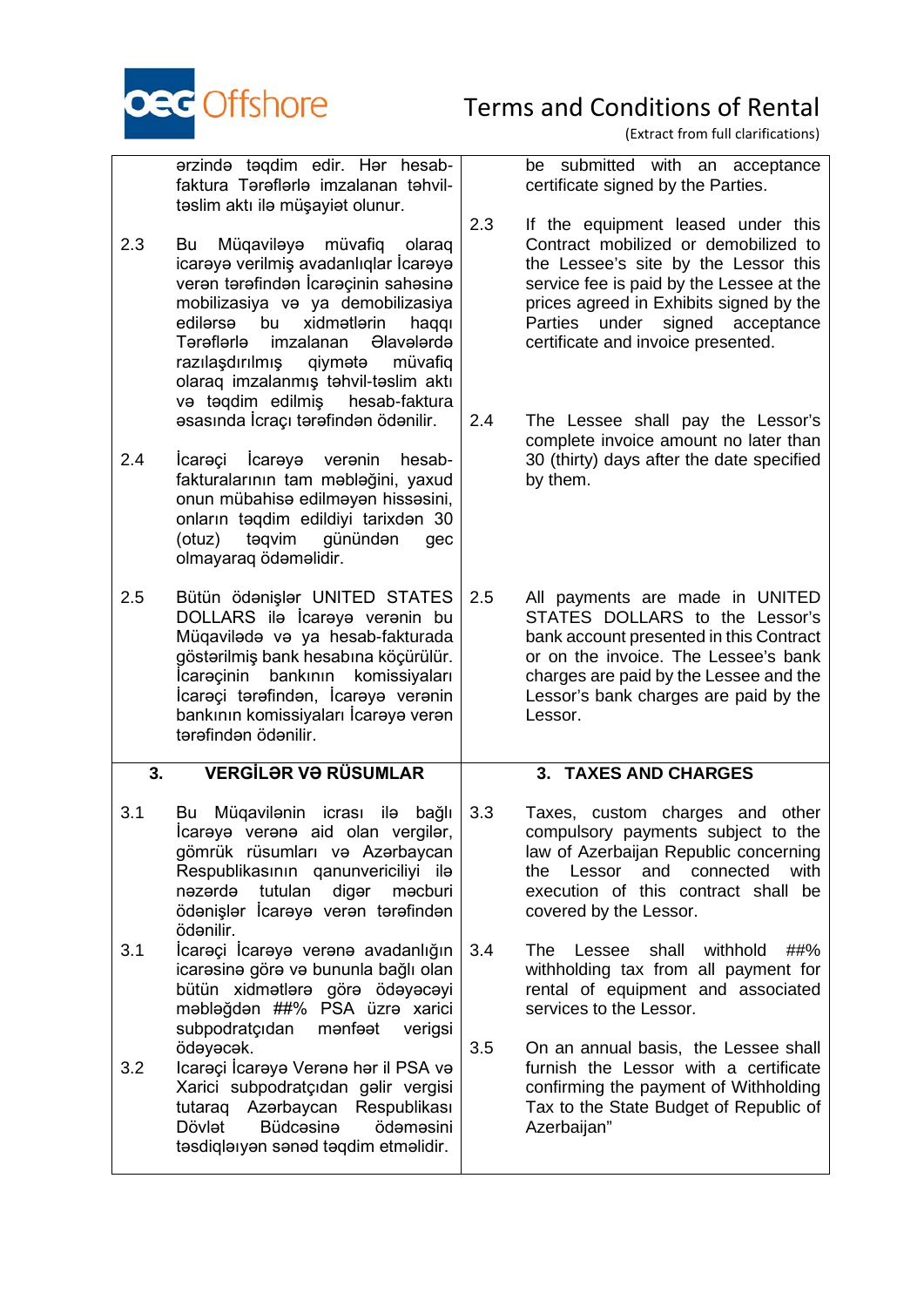

**4. RIGHTS AND RESPONSIBILITIES**

(Extract from full clarifications)

### **4. TƏRƏFLƏRİN HÜQUQ VƏ VƏZİFƏLƏRİ**

4.1 İcarәyә verənin hüquq və vəzifələri:

- icarəyə verilmiş avadanlıqların təyinatı üzrə istifadəsi, qorunması və<br>mühafizəsi barədə İcarəcidən İcarəçidən məlumat almaq;
- Müqavilədə nəzərdə tutulmuş ödənişlərin Müqavilənin şərtləri əsasında vaxtında ödənilməsini İcarəçidən tələb etmək;
- icarə müqaviləsinin dəyişdirilməsi, vaxtından əvvəl ləğv edilməsi, dayandırılması və uzadılması barədə təkliflər vermək;
- qanunvericiliklə nəzərdə tutulmuş digər hüquqları həyata keçirmək.<br>
icarəvə verilən avadanlıq
- icarəyə verilən avadanlıqları Müqavilə və qanunvericiliklə nəzərdə tutulmuş qaydada İcarəçiyə təhvil vermək;
- Müqavilənin sərtlərinə və qanunvericiliyin tələblərinə riayət etmək;
- Müqavilənin müddəti qurtardıqda və ya Müqavilə vaxtından əvvəl ləğv edildikdə avadanlığı təhvil təslim aktı əsasında İcarəçidən qəbul etmək;
- qanunvericiliklə nəzərdə tutulmuş digər vəzifələri həyata keçirmək.
- İcarəyə verən 6 ay intervalından çox olmamaq şərtilə avadanlıqların yoxlanılması və sertifikasiyasını həyata keçirəcək.
- İcarəyə verən sertifikatların bitmə müddətinə en azı 45 gün qalmış avadanlıqların yoxlanılması zərurəti barədə məlumatlandıracaq..
- Mümükün olduğu şəraitdə İcarəyə verən yoxlanılması və yeni sertifikat verilməsi vacib olan avadanlığın əvəzinə ehtiyatda olan sertifikatının vaxtı bitməmiş digər avadanlıqla İcarıyı götürəni təmin edəcək. Lakin buna tam zəmanət verilmir.
- 4.1 Rights and responsibilities of the Lessor:
	- To receive information from the Lessee on intended use, protection and security of the leased equipment;
	- To demand from the Lessee timely under the terms and conditions of the Contract payments indicated in the Contract;
	- To make suggestion on changes to, cancellation, termination and extension of the Rental Contract;
	- To implement other statutory rights.
	- To submit equipment to the Lessee in accordance with the Contract and the Law;
	- To follow the Contract's terms and conditions and the statutory requirements;
	- In cases of termination or cancellation of the Contract to accept the equipment from the Lessee using acceptance certificate;
	- To perform other statutory duties.
	- Lessor shall carry out certification, inspection and maintenance of the equipment at intervals not exceeding 6 months.
	- Lessor shall advise Lessee of the need to inspect equipment not less than 45 days prior to the expiry of the current certificate.
	- Where possible, Lessor will supply certified units from stock to replace those delivered by Lessee, but this cannot be guaranteed.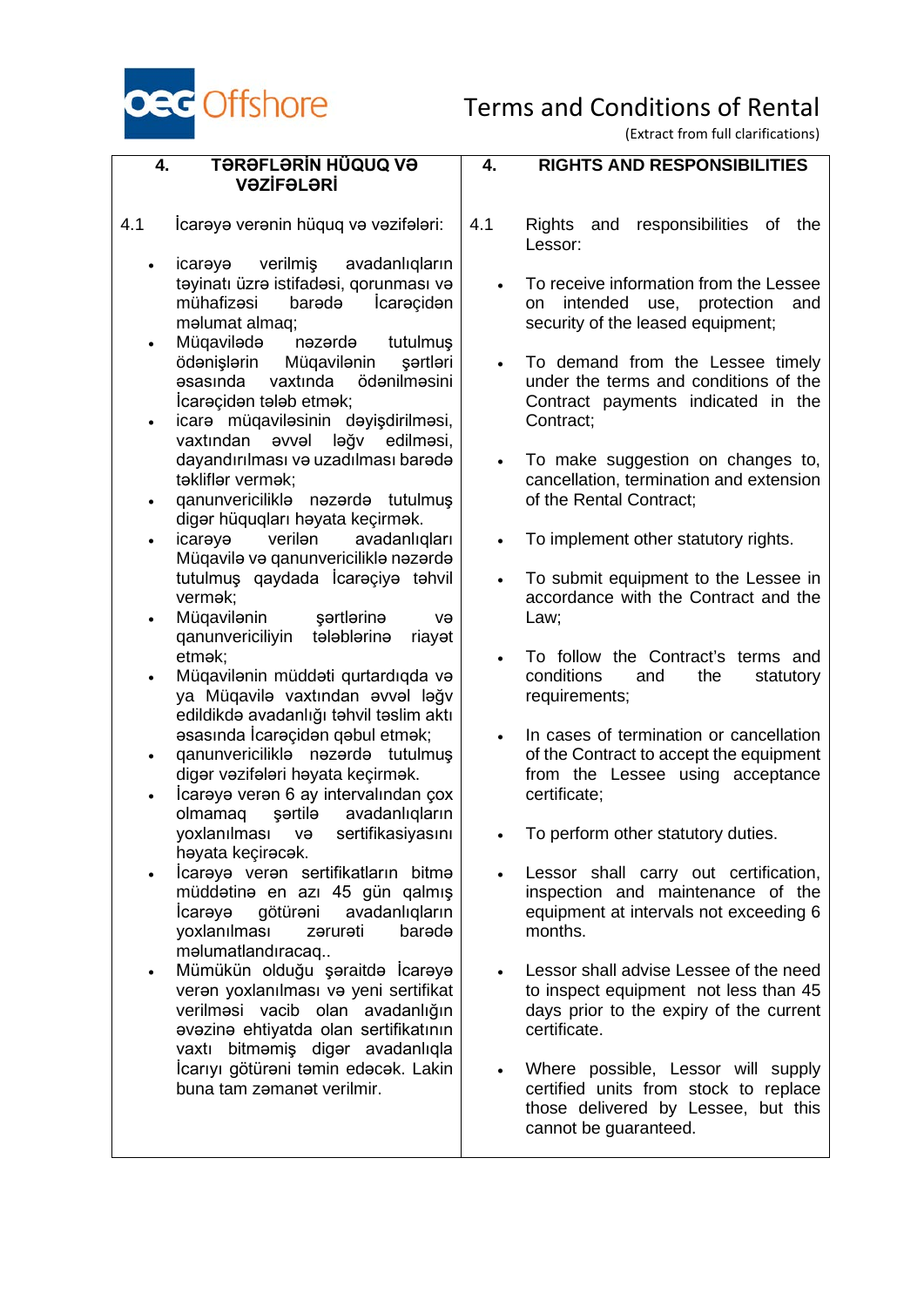

(Extract from full clarifications)

- 4.2 İcarәçinin hüquq və vəzifələri:
	- avadanlıqdan Müqavilə ilə müəyyən edilmiş həddə sərbəst istifadə etmək;
	- Müqavilənin dəyişdirilməsi, vaxtından əvvəl ləğv edilməsi, dayandırılması və uzadılması barədə təkliflər vermək;
	- qanunvericiliklə nəzərdə tutulmuş digər hüquqları həyata keçirmək.
	- icarəyə götürülmüş avadanlıqlardan təyinatı üzrə istifadə etmək;
	- Müqavilənin sərtlərinə və qanunvericiliyin tələblərinə riayət etmək;
	- icarəyə götürülmüş avadanlıqları Müqavilənin müddəti qurtardıqdan və ya Müqavilə vaxtından əvvəl ləğv edildikdən sonra təbii köhnəlmə nəzərə alınmaqla saz vəziyyətdə təhvil təslim aktı əsasında İcarəyə verənə geri qaytarmaq;
	- Müqavilədə nəzərdə tutulmuş ödənişləri Müqavilənin şərtləri əsasında vaxtında ödəmək;
	- qanunvericiliklə nəzərdə tutulmuş digər vəzifələri həyata keçirmək.
	- İcarəyə götürən avadanlıqları yoxlanılması, təmiri və sertifikatnın yenilənməsi üçün İcarəyə verənin Sossesində istehsalat bazasına qaytaracaq.
	- Yoxlanma, sertifikasiya və təmir üçün qaytarılan avadanlığın icarəsi qaytarıldığı vaxtdan 10 gün ərzində davam edəcək. Bu müddət ərzində sertifikasiya olunmayan avadanlıqlar icarədən çıxarılmiş hesab ediləcək. Anlaşılmazlıq olmaması üçün avadanlığın icarəsi İcarəyə götürənin avadanlığı təhvil aldığı tarixdən deyil sertifikasiya olunan tarixdən davam edəcək.
	- Təbbi köhnəlmədən əlavə olan bütün nasazlıqları Əlavə 3-də göstərilən qiymətlərə əsasən ödəyəcək.

Dənizdə daşınma üçün nəzərdə tutulan rezervuarlar

- 4.2 Rights and responsibilities of the Lessee:
	- Freely use the equipment in accordance with the Contract;
	- To make suggestion on changes to, cancellation, termination and extension of the Rental Contract;
	- To perform other statutory rights.
	- To use rented equipment according to their intended purpose;
	- To follow the Contract's terms and<br>conditions and the statutory conditions and the statutory requirements;
	- After the expiry date or in cases of termination of the Contract to return the rented equipment to the Lessor in working condition by acceptance certificate considering fair tear and wear;
	- To timely make payments indicated in the Contract under the terms and conditions of the Contract;
	- To perform other statutory duties.
	- Lessee shall return equipment for certification, inspection and maintenance to Lessor's Salyan Highway Base.
	- Rental for equipment returned for certification, inspection and maintenance shall continue for a period of 10 days from date of return. Any equipment not recertified within 10 days shall be offhired. For the avoidance of doubt, equipment shall return to onhire status on the date of certification, not the date of uplift by Lessee.
	- To pay for damage exceeding fair wear and tear in accordance with the rates established in Exhibit 3.

Offshore Tank Containers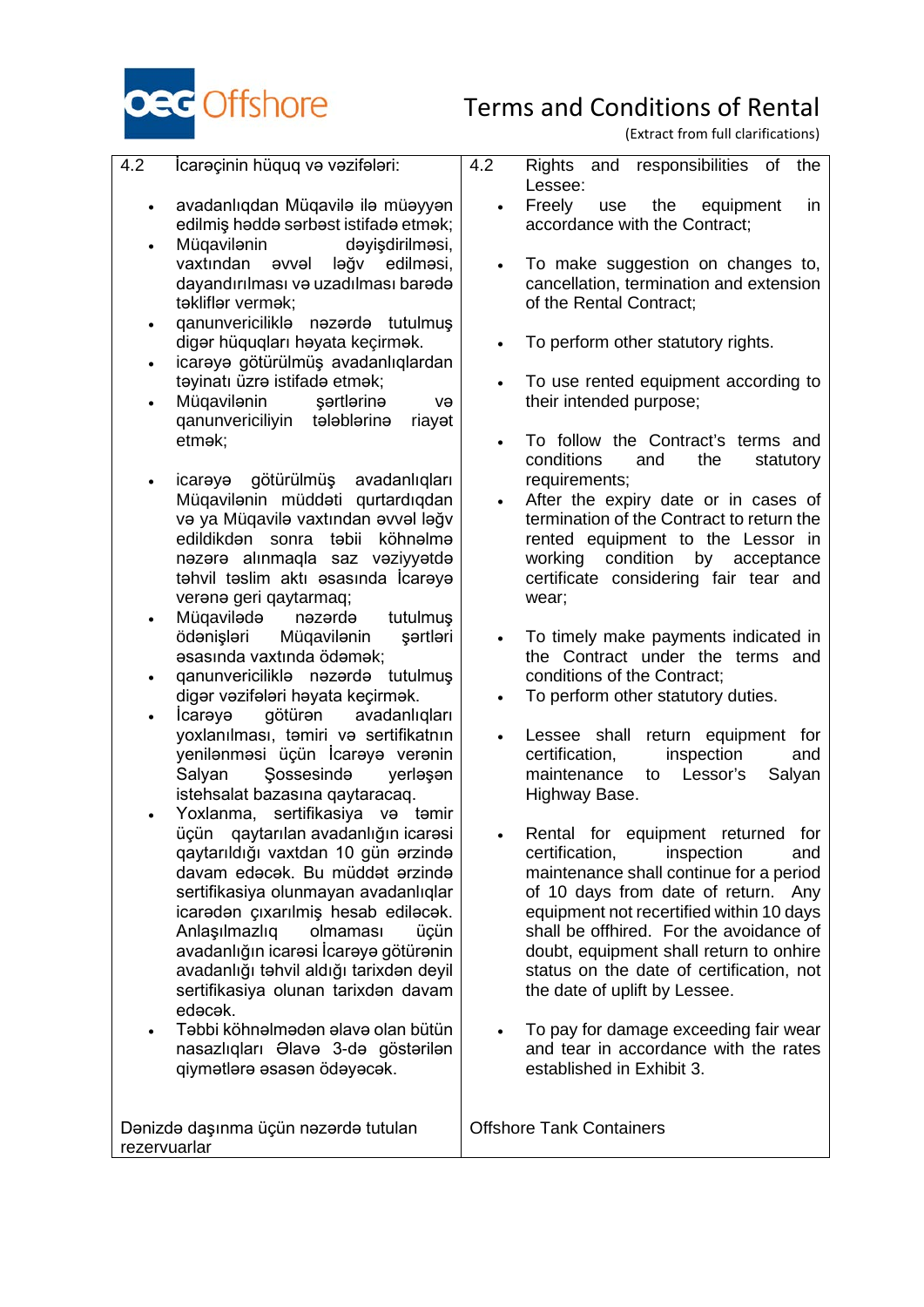

(Extract from full clarifications)

- İcarəçi müxtəlif materialların, məhsul və ya tullantıların nəzərdə tutulan, rezervuarlarda daşınmasının mümkünlüyünün təyin etməsinə görə məsuliyyət daşıyır.
- Rezervuarın daxili səthinin və dayaqların zədələnməsi halında İcarəçi bu Əlavənin 3 saylı qrafikinə uyğun olaraq təmiri ilə bağlı xərclərin ödənilməsi üçün məsuliyyət daşıyır.
- Dənizdə dənizdə daşınma üçün nəzərdə tutulan rezervuarlar yalnız tam təmizlənməsi və qurudulmasını və İcarəyə verənin digər sifraişçilərə təqdim etməsinə maneə törədən və rezervuara ziyan verə biləcək hər hansı yağıntının olmamasını təsdiq edən sertifikatın təqdim edilməsi ilə icarədən çıxarıla bilər.

### **5. TƏRƏFLƏRİN MƏSULİYYƏTİ VƏ DƏYƏN ZƏRƏRİN ÖDƏNİLMƏSİ**

- 5.1 Tərəflər bu Müqavilə üzrə öz öhdəliklərini yerinə yetirməməsi, yaxud səhlənkar yerinə yetirməsi<br>üçün Azərbaycan Respublikası üçün Azərbaycan Respublikası qanunvericiliyinə müvafiq olaraq məsuliyyət daşıyırlar.
- 5.2 İcarəyə verən, səbəbindən asılı olmayaraq (İcarəçinin təqsirli hərəkəti və ya hərəkətsizliyi halları istisna olmaqla), İcarəyə verənə məxsus olan avadanlıqların, alətlərin və ya şəxsi əşyaların zədələnməsi, sıradan çıxması və ya itkisi üçün özü məsuliyyət daşıyır və bununla bağlı İcarəçini istənilən tələb və iddialardan müdafiə edir, məsuliyyətdən azad edir, dəyə bilən zərəri və ziyanı və çəkilə bilən xərcləri ödəyir.
- 5.3 İcarəyə götürən, səbəbindən asılı olmayaraq (İcarəyə verənin təqsirli hərəkəti və ya hərəkətsizliyi halları istisna olmaqla), İcarəyə verənə məxsus olan avadanlıqların, alətlərin və ya şəxsi əşyaların zədələnməsi, sıradan çıxması və ya itkisi üçün özü
- The Lessee is responsible for determining whether the Offshore Tank is suitable for the transportation of whatever materials, goods or wastes that the Lessee places in the container.
- In the event of damage to the internal surfaces of the tank and associated fittings, the Lessee shall be liable for all costs associated with the repair of such damage in accordance with Schedule 3 to this addendum.
	- The Offshore Tank Containers will only be off-hired on receipt of a certificate confirming that they have been cleaned and dried, and contain no residue that might affect Lessor's ability to hire the tote tanks to subsequent customers.

### **RESPONSIBILITIES OF THE PARTIES AND LOSS COMPENSATION**

- 5.1 The parties carry responsibility in accordance with the law of the Azerbaijan Republic for failure to fulfill or negligence in fulfilling their duties under this Contract.
- 5.2 Regardless of the cause (with the exception of cases when the Lessee acts improperly or fails to act) the Lessor carries the responsibility for damage, breakdown or loss of equipment, tools or personal belongings owned by the Lessor and therewith defends the Lessee from any claims and actions, release from responsibility, compensate possible loss and damage and covers possible expenses.
- 5.3 Regardless of the cause (with the exception of cases when the Lessor acts improperly or fails to act) the Lessee carries the responsibility for damage, breakdown or loss of equipment, tools or personal belongings owned by the Lessor and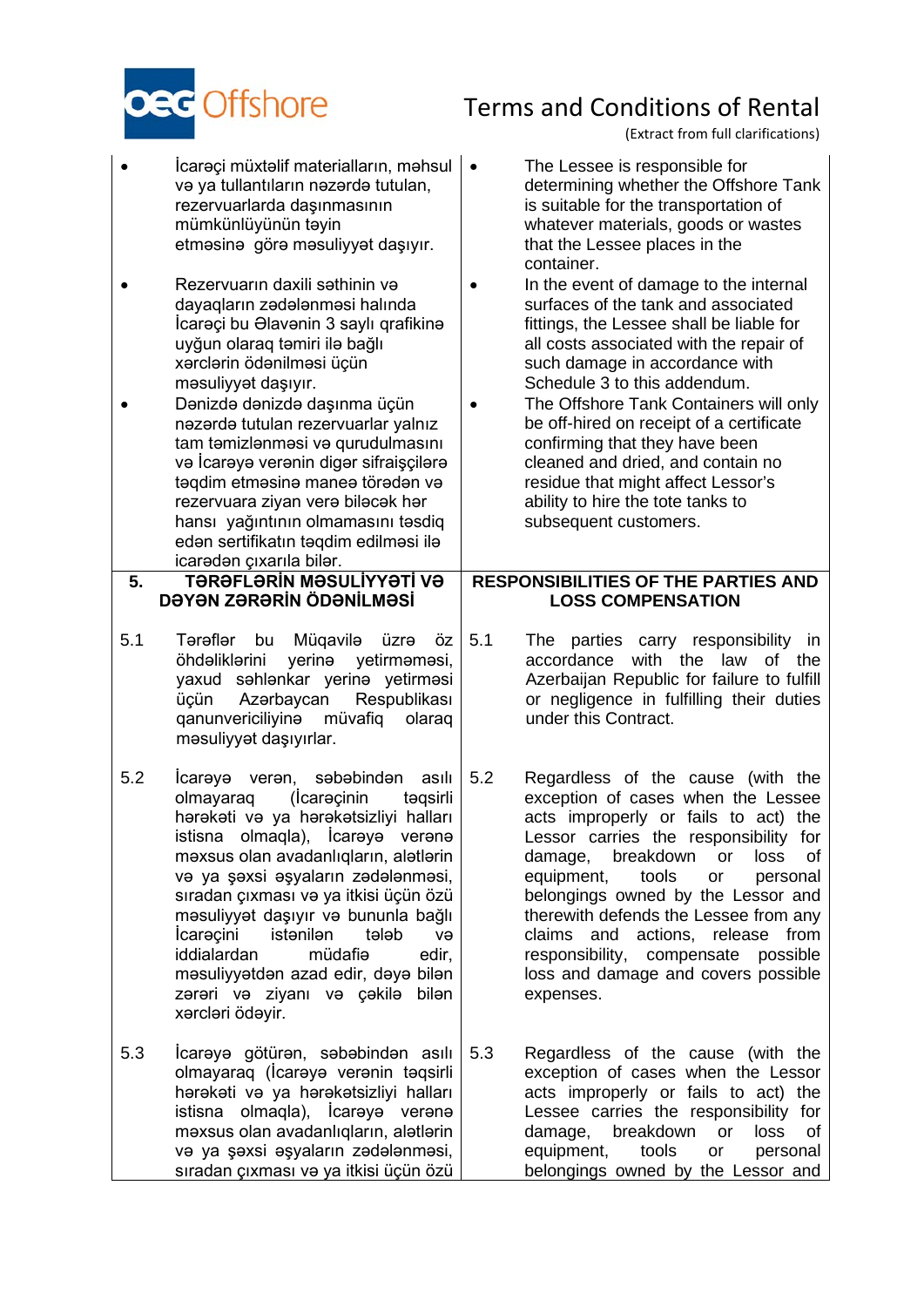

|     | məsuliyyət daşıyır və bununla bağlı<br>Icareye vereni istenilen teleb ve<br>iddialardan<br>müdafiə<br>edir,<br>məsuliyyətdən azad edir, dəyə bilən<br>zərəri və ziyanı və çəkilə<br>bilən<br>xərcləri ödəyir.                                                                                                                                                                                                                                                                                                                                                                                                                              |     | therewith defends the Lessor from any<br>claims and actions, release<br>from<br>responsibility,<br>compensate<br>possible<br>loss and damage and covers possible<br>expenses.                                                                                                                                                                                                                                                                                              |
|-----|--------------------------------------------------------------------------------------------------------------------------------------------------------------------------------------------------------------------------------------------------------------------------------------------------------------------------------------------------------------------------------------------------------------------------------------------------------------------------------------------------------------------------------------------------------------------------------------------------------------------------------------------|-----|----------------------------------------------------------------------------------------------------------------------------------------------------------------------------------------------------------------------------------------------------------------------------------------------------------------------------------------------------------------------------------------------------------------------------------------------------------------------------|
| 5.4 | İcarəyə verilmiş avadanlığa zərər<br>dəydiyi halda (avadanlığın normal<br>köhnəlməsi istisna olmaqla) İcarəçi<br>öz hesabına onu təmir edir və ya<br>İcarəyə Verən təmir işlərin öz üzərinə<br>götürərək təmirə xərclənmiş məbləği<br>Olavə 3-ə uyğun olaraq İcarəciyə<br>taqdim edir va sonuncu da öz<br>novbəsində bu xərcləri ödəməlidir.<br>nəticəsində<br>Dəymiş<br>zərər<br>avadanlığın təmiri mümkün olmadığı<br>halda və ya məhv olduqda İcarəçi<br>avadanlığın sənədləşməyə uyğun<br>maya<br>dəyərinyərini<br>olaraq<br>və<br>mobilizasiya<br>xərclərinin<br>tam<br>məbləğini<br>kompensasiya<br>olaraq<br>İcarəyə Verənə ödəyir. | 5.4 | In case of damage of leased equipment<br>(with the exception of normal wear and<br>tear) the Lessee carries out repairs at<br>its own expense or the Lessor carries<br>out repairs and charges the Lessee the<br>rates specified in Exhibit 3. When<br>damaged equipment is not reparable or<br>destroyed<br>the<br>Lessee<br>will<br>is.<br>compensate full documented purchase<br>mobilisation<br>and<br>cost<br>of<br>new<br>replacement equipment.                     |
|     | <b>INFORMASIYA</b><br>6.                                                                                                                                                                                                                                                                                                                                                                                                                                                                                                                                                                                                                   |     | <b>INFORMATION</b><br>6.                                                                                                                                                                                                                                                                                                                                                                                                                                                   |
| 6.1 | İcarəçinin bu Müqavilə ilə əlaqədar<br>olaraq İcarəyə verənə təqdim etdiyi                                                                                                                                                                                                                                                                                                                                                                                                                                                                                                                                                                 | 6.1 | All related to this Contract information<br>provided to the Lessor by the Lessee is                                                                                                                                                                                                                                                                                                                                                                                        |
|     | informasiya<br>bütün<br>Icarecinin<br>mülkiyyətidir<br>və<br>yalnız<br>bu<br>Müqavilənin məqsədləri üçün istifadə<br>oluna biler.                                                                                                                                                                                                                                                                                                                                                                                                                                                                                                          | 6.2 | property of the Lessee and can be used<br>only for purpose of this Contract.<br>Each<br>shall<br>maintain<br>Party                                                                                                                                                                                                                                                                                                                                                         |
| 6.2 | Tərəf<br>Müqavilənin<br>Hər<br>bir<br>bu<br>şərtlərini və digər Tərəfin ona bu<br>Müqaviləyə əsasən açıqladığı bütün<br>informasiyanı və hər hansı digər<br>texniki, kommersiya, maliyya va s.<br>xarakterli<br>məlumatı<br>(«Məlumat»)<br>Müqavilə müddəti ərzində və ona<br>xitam verildikdən sonra konfidensial<br>saxlamalı<br>belə<br>Məlumatı<br>və<br>Tərəfin yazılı<br>razılığı<br>açıqlayan<br>Üçüncü<br>tərəflərə<br>olmadan<br>onu<br>açıqlamamalıdır.                                                                                                                                                                          | 6.3 | confidentiality of terms and conditions<br>of the Contract and information or any<br>other technical, commercial, financial<br>and other nature information<br>("information") provided by the other<br>Party under this Contract during the<br>Contract period and after its termination<br>and shall not be disclosed to any third<br>party without the express written<br>consent of the party that provided such<br>information.<br>The provisions of item 6.2 are not |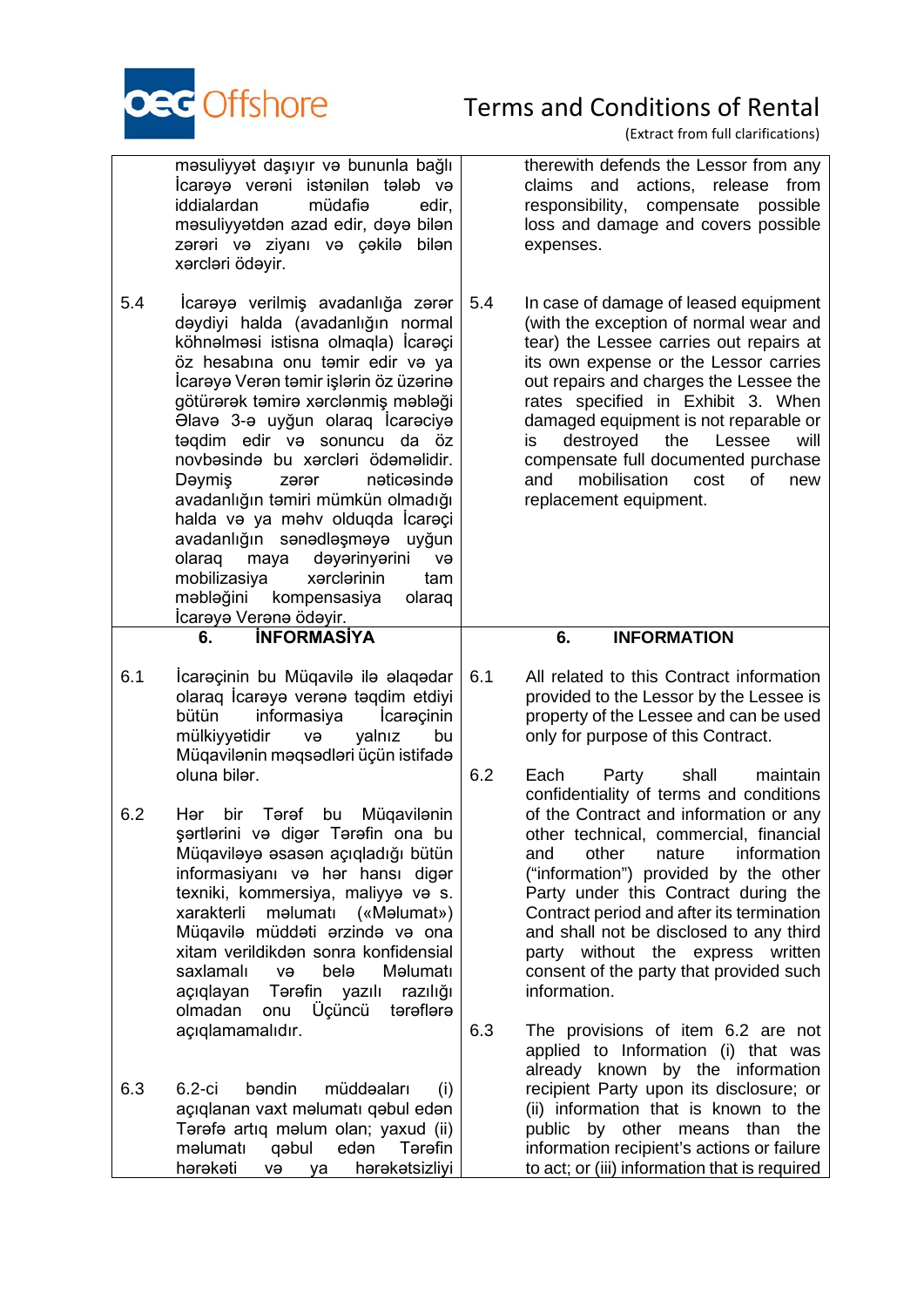

|     | nəticəsində deyil, başqa yollarla<br>ictimaiyyətə məlum olan; yaxud (iii)<br>tətbiq edilən qanunvericilik və ya<br>dövlət orqanının qərarı, normativ aktı<br>qaydaları<br><b>asasinda</b><br>və<br>ya<br>açıqlanması tələb olunan; yaxud (iv)<br>belə məlumatı açıqlamaq hüququna<br>malik olduğunu bildiran har hansı<br>üçüncü tərəfdən müstəqil surətdə<br>əldə edilən; yaxud (v) məlumatı<br>açıqlayan tərəfdən əldə olunmuş,<br>məlumata şamil edilmir.                  |            | to be disclosed according to governing<br>law or government regulation, statutory<br>act or rules; or (iv) information that was<br>independently received from third Party<br>that declared to have permission to<br>disclose such information; or (v)<br>received from the Party that disclosed<br>such information.                                                                                                                   |
|-----|-------------------------------------------------------------------------------------------------------------------------------------------------------------------------------------------------------------------------------------------------------------------------------------------------------------------------------------------------------------------------------------------------------------------------------------------------------------------------------|------------|-----------------------------------------------------------------------------------------------------------------------------------------------------------------------------------------------------------------------------------------------------------------------------------------------------------------------------------------------------------------------------------------------------------------------------------------|
|     | <b>FORS MAJOR</b><br>7.                                                                                                                                                                                                                                                                                                                                                                                                                                                       |            | 7.<br><b>FORCE MAJEURE</b>                                                                                                                                                                                                                                                                                                                                                                                                              |
| 7.1 | <i>İstenilen</i><br>Tərəfin<br>hüquq<br>və<br>öhdəliklərinə təsir göstərən və onun<br>nəzarəti kənarında olan hər hansı<br>hadisə, məsələn, daşqın, qasırğa,<br>tufan, yanğın, zəlzələ və digər təbii<br>fəlakətlər, müharibə və terror aktları,<br>aktların<br>normativ-hüquqi<br>qəbul<br>edilməsi («Fors-major») baş verdiyi<br>halda heç bir Tərəf digər Tərəf<br>Müqavilə<br>qarşısında<br>bu<br>üzrə<br>öhdəliklərin yerinə yetirilməməsinə<br>görə məsuliyyət daşımır. | 7.1        | None<br>οf<br><b>Parties</b><br>the<br>carries<br>responsibility on execution of their<br>responsibilities under this contract in<br>cases of any (Force Majeure) incident<br>such as flood, hurricane, storm, fire,<br>earthquake, and other acts of god, wars<br>and terrorist acts, adoption of normative<br>and legal acts that can influence rights<br>and responsibilities of any of the Parties<br>and are out of their control. |
| 7.2 | Icareye veren telegraf ve ya faks<br>vasitesile<br>Müqavilənin<br>yerinə<br>yetirilməsinə maneçilik törədən Fors<br>Major şəraitinin başlanması və sona<br>yetməsi haqqında İcarəçini dərhal<br>xabardar edir; Fors Major hadisasinin<br>haqqında<br>xəbərdarlıq<br>olması<br>səlahiyyətli orqan tərəfindən təsdiq<br>edilir.                                                                                                                                                 | 7.2<br>7.3 | The Lessor shall immediately inform the<br>Lessee by telegraph or by fax on start<br>and end of Force Majeure situation that<br>impede execution of the Contract;<br>Force Majeure situation warning shall<br>be confirmed by the official authorities.<br>If execution of the Contract is delayed                                                                                                                                      |
| 7.3 | Fors Major hadisesi ile elaqedar<br>olaraq Müqavilənin yerinə yetirilməsi<br>(1)<br>aydan<br>müddətə<br>bir<br>ÇOX<br>yubadılırsa,<br>bir<br>hər<br>Tərəf<br>bu<br>Müqaviləyə birtərəfli qaydada tam<br>şəkildə xitam vermək hüququnu                                                                                                                                                                                                                                         | 7.4        | for more than one (1) month because of<br>Force Majeure situation each Party<br>right to<br>reserves<br>the<br>unilaterally<br>terminate the Contract.<br>The Parties shall not pay compensation                                                                                                                                                                                                                                        |
| 7.4 | qoruyur.<br>Fors Major hadisesi ile elaqedar<br>olaraq Müqavilənin sona çatması<br>zamanı Tərəflər hər hansı zərərə<br>görə heç bir kompensasiya tələb<br>etmir.                                                                                                                                                                                                                                                                                                              |            | for loss connected with termination of<br>the Contract because of Force Majeure<br>situation.                                                                                                                                                                                                                                                                                                                                           |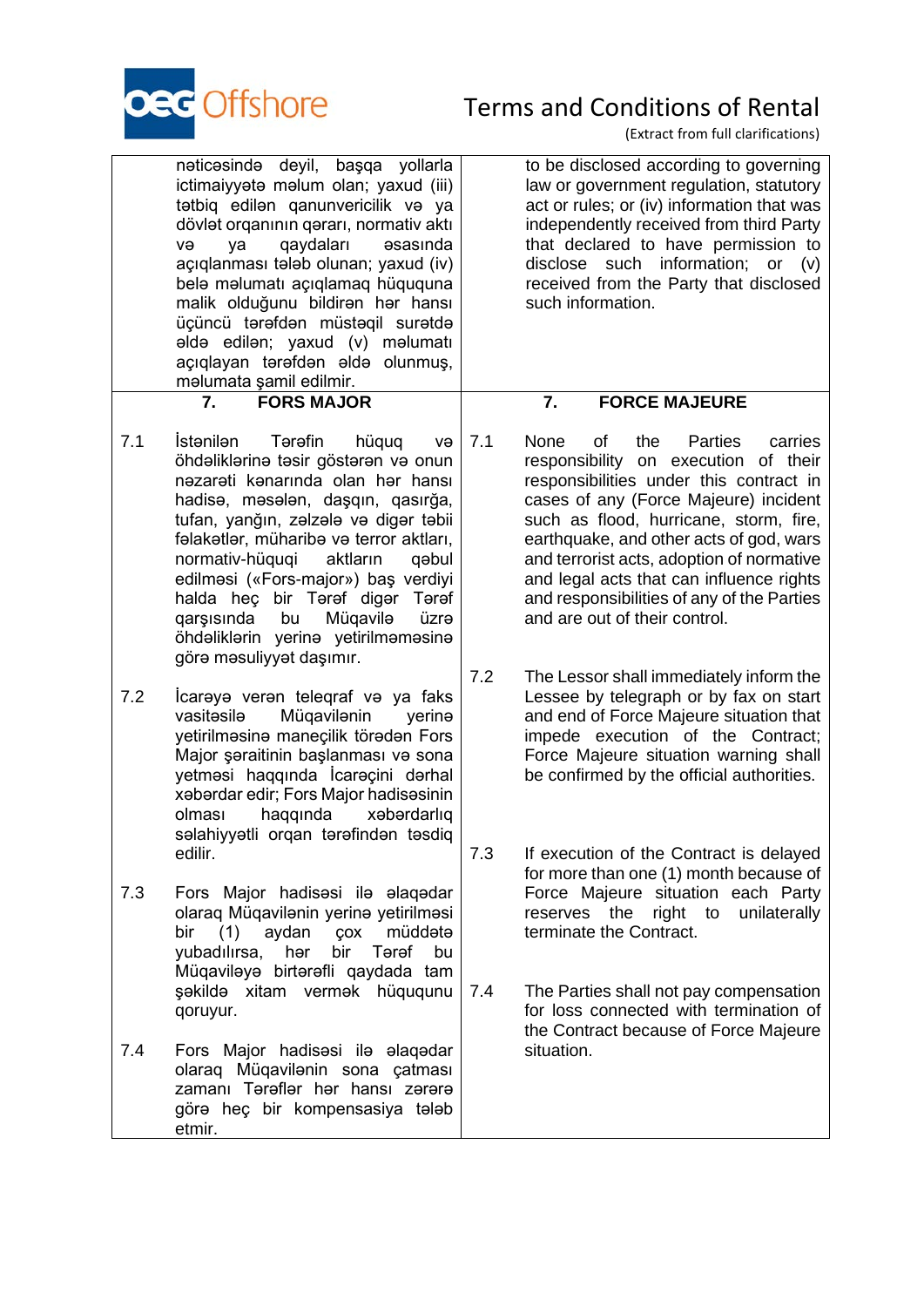

| 8.  | HÜQUQ VƏ ÖHDƏLİKLƏRİN<br>ÖTÜRÜLMƏSİ                                                                                                                                                                                                                                                                                                                                                                                                                | <b>ASSIGNMENT</b><br>8.                                                                                                                                                                                                                                                                                                                                                                                                               |
|-----|----------------------------------------------------------------------------------------------------------------------------------------------------------------------------------------------------------------------------------------------------------------------------------------------------------------------------------------------------------------------------------------------------------------------------------------------------|---------------------------------------------------------------------------------------------------------------------------------------------------------------------------------------------------------------------------------------------------------------------------------------------------------------------------------------------------------------------------------------------------------------------------------------|
| 8.1 | Müqavilə<br>üzrə<br>Bu<br>hüquq<br>və<br>öhdəliklərin bir hissəsi və ya hamısı<br>hər iki Tərəfin qarşılıqlı yazılı razılığı<br>olmadan hər hansı üçüncü tərəfə<br>ötürülə bilməz.                                                                                                                                                                                                                                                                 | 8.1<br>No rights and responsibilities under this<br>Contract can be partially or entirely<br>assigned to any third party without<br>written mutual consent of both Parties.                                                                                                                                                                                                                                                           |
|     | TƏTBIQ EDILƏN QANUNVERICILIK VƏ<br><b>MÜBAHİSƏLƏRİN HƏLLİ</b>                                                                                                                                                                                                                                                                                                                                                                                      | <b>GOVERNING LAW AND VƏ</b><br>9.<br><b>DISPUTE RESOLUTION</b>                                                                                                                                                                                                                                                                                                                                                                        |
| 9.1 | Bu Müqavilə üzrə Tərəflər arasında<br>Müqavilə<br>yaranan<br>üzrə<br>və<br>tənzimlənməyən<br>hüquqi<br>münasibətlər<br>Azərbaycan<br>Respublikasının qanunvericiliyi ilə<br>tənzimlənir.                                                                                                                                                                                                                                                           | 9.1<br>The legal relationships between the<br>Parties not regulated<br>under<br>this<br>Contract shall be regulated by the law<br>of the Azerbaijan Republic.                                                                                                                                                                                                                                                                         |
| 9.2 | Bu Müqavilənin icrası ilə əlaqədar<br>Tərəflər<br>arasında<br>yaranan<br>mübahisələr qarşılıqlı anlaşma yolu<br>ilə həll edilir. Qarşılıqlı anlaşma yolu<br>həll<br>edilməyən<br>mübahisə,<br>ilə<br>məhkəməyəqədər<br>(pretenziya)<br>qaydasına riayət edilməsi şərtilə,<br>Azərbaycan<br>Respublikasının<br>qanunvericiliyina<br>uyğun<br>olaraq<br>Azərbaycan<br>Respublikasının<br>müvafiq<br>aidiyyəti<br>olan<br>məhkəmələrində həll edilir. | 9.2<br>Any dispute between the Parties arising<br>out of or relating to execution of this<br>be<br>shall<br>settled<br>Contract<br>by<br>negotiations. Any dispute that cannot<br>be settled by mutual agreement shall<br>be finally and conclusively settled under<br>the existing legislation of the Republic<br>of Azerbaijan by appropriate court of<br>the Republic of Azerbaijan by following<br>the rule of prejudicial claim. |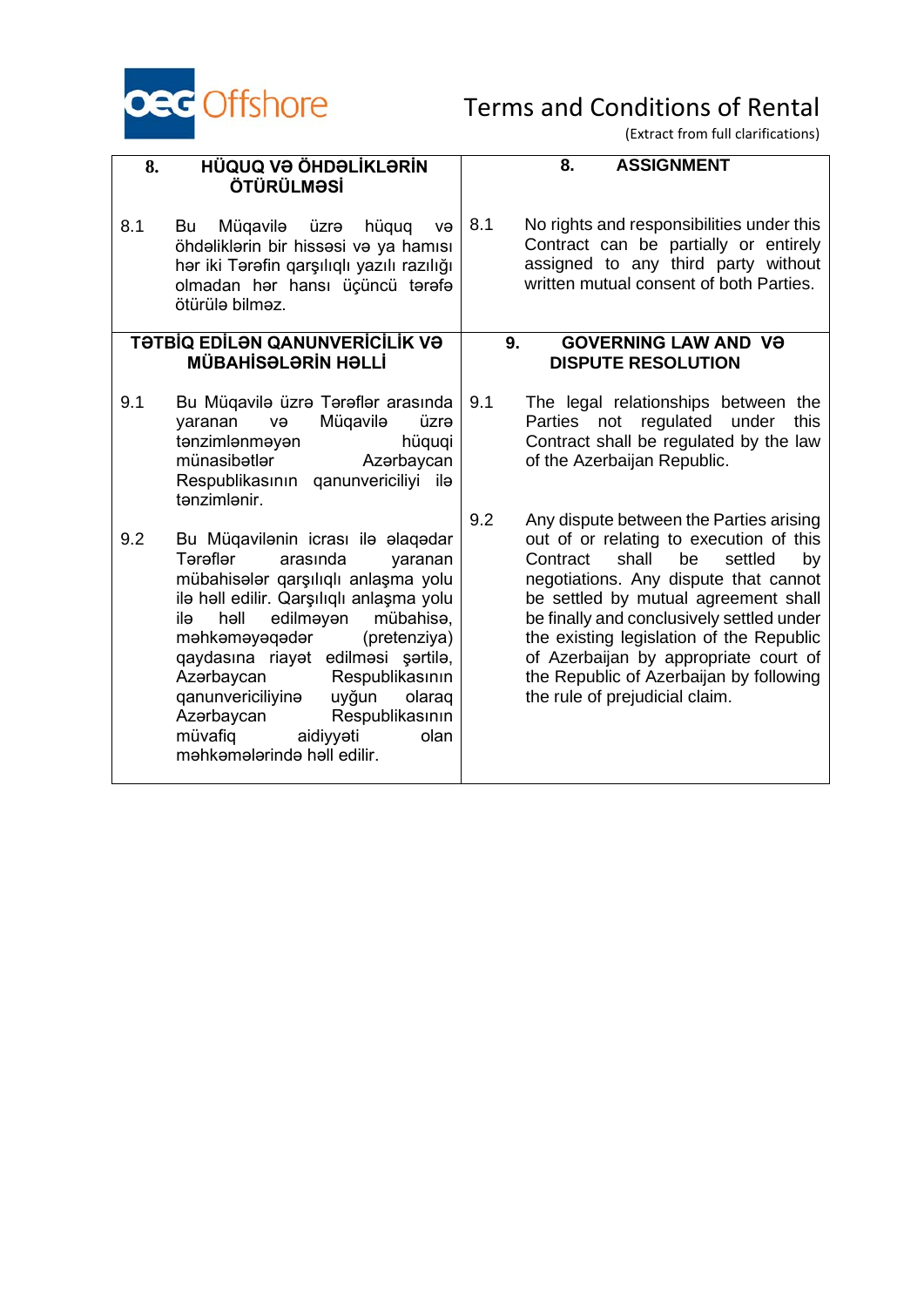

(Extract from full clarifications)

### **10. DİL VƏ YAZIŞMA**

**10. LANGUAGE AND CORRESPONDENCE**

- 10.1 Bu Müqavilə iki (2) orijinal nüsxədə İngilis və Azərbaycan dillərində tərtib edilmişdir. Hər iki nüsxə eyni hüquqi qüvvəyə malikdir. İki dildə olan mətnlər arasında ziddiyyət aşkar<br>olunarsa, üstünlük Azərbaycan olunarsa, üstünlük Azərbaycan dilində olan mətnə verilir. Bu Müqavilə ilə bağlı Tərəflər arasında aparılan bütün yazışmalar Azərbaycan və ya ingilis dilində dilində olmalıdır.
- 10.2 Bu Müqaviləyə əsasən verilən bütün bildirişlər müvafiq Tərəflərin 14-cü qöstərilmiş ünvanlarına şəxsən, sifarişli poçt və ya kuryer xidməti ilə, yaxud faks rabitəsi vasitəsilə (tam ötürmənin təsdiqi ilə) çatdırıldıqda qüvvəyə  $\frac{minir.}{11.}$

### **11. BÜTÖV RAZILAŞMA VƏ MÜQAVİLƏNİN BÖLÜNMƏSİ**

- 11.1 Bu Müqavilə onun predmetinə dair Tərəflər arasında bütöv razılaşmanı təşkil edir və hazırki Müqavilənin predmeti ilə əlaqədar əvvəllər mövcud olan bütün razılaşmaları, müqavilələri və vədləri ləğv edir.
- 11.2 Bu Müqavilənin hər hansı bir müddəası istənilən səbəbdən etibarsız və ya hüquqi qüvvədən<br>düşmüş hesab edilərsə bu düşmüş hesab edilərsə, bu, Müqavilənin qalan hissəsinin etibarlılığı və hüquqi qüvvəsinə təsir etmir. Müddəanın etibarsız hesab edilməsi və ya hüquqi qüvvədən düşməsi Tərəflərin bu Müqavilə üzrə digər hüquq və öhdəliklərinə təsir edirsə, Tərəflər danışıqlar vasitəsilə bu müddəanın dəyişdirilib mümkün dərəcədə eyni mənaya malik olmasına çalışacaqlar.

### 10.1 This Contract is made and executed in two (2) originals in the English and Azeri languages. Both versions of the Contract have equal legal force. In the event of conflict between the two languages, the Azerbaijani version shall prevail. All the correspondence between the Parties regarding this Contract shall be either in Azerbaijani or English.

- 10.2 All notifications provided under this Contract deemed to be valid from the moment they are delivered personally, by registered mail or by courier service to the actual address of the Party provided in item 14.
	- **11. ENTIRE AGREEMENT**
- 11.1 This Contract constitutes the entire agreement between the Parties regarding its subject and supersedes all previous negotiations, preliminary agreements and contracts regarding the subject of this Contract.
- 11.2 In case any of provision of this Contract for any reason considered to be invalid or no longer legally effective this shall not affect validity or legal effect of the remaining part of the Contract. If Invalidity of a provision or its legal ineffectiveness affects the other rights and responsibilities of the Parties under this Contract the Parties shall negotiate in order to amend this provision in order to give it as close meaning as possible.